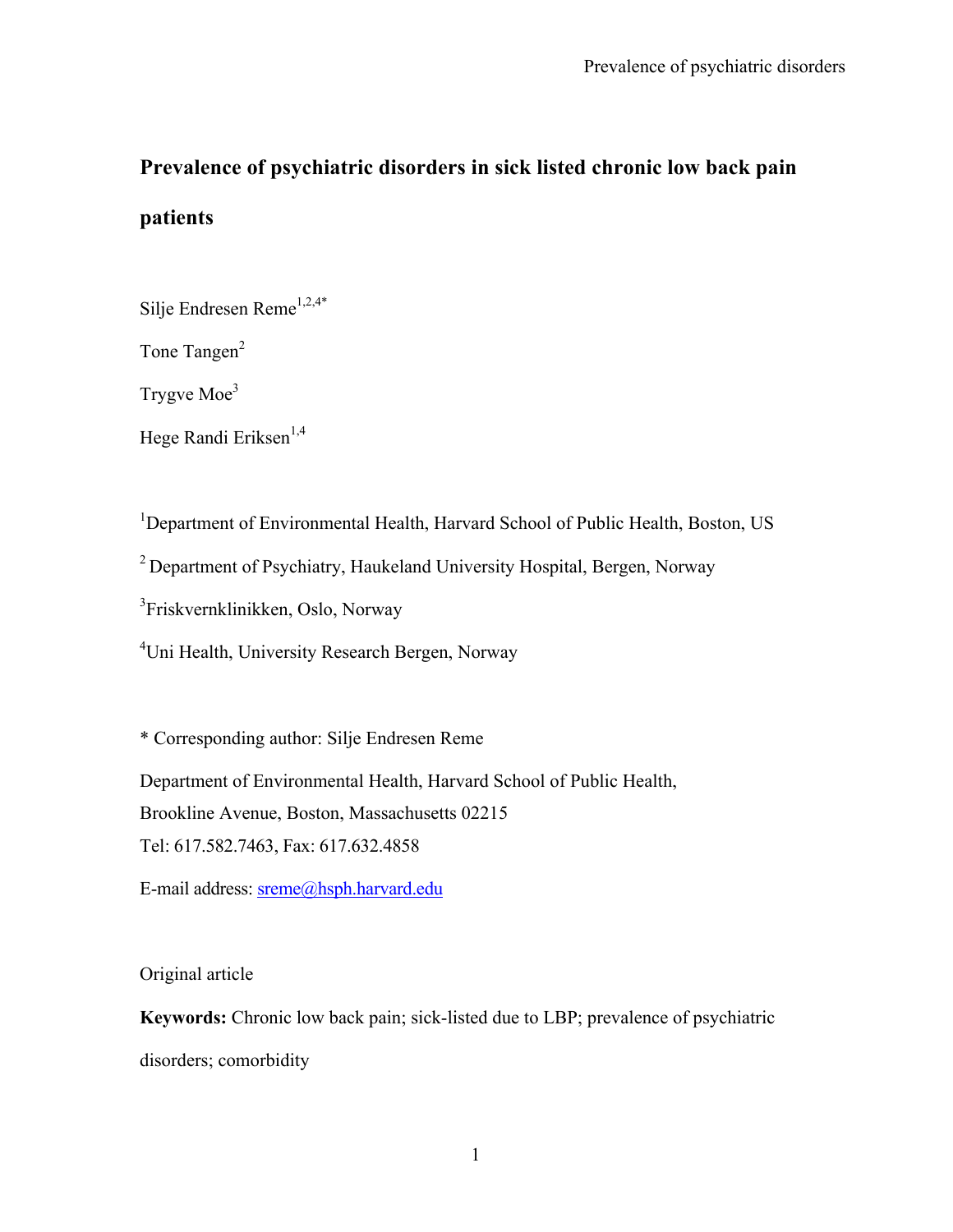#### **ABSTRACT**

**Background:** Previous findings have shown a high degree of comorbid psychopathology in chronic low back pain (CLBP), but less is known about the broad range of comorbid psychiatric disorders. The prevalence is reported to be between 40%-100% depending on methods being used, sample or setting.

**Aims:** To assess the prevalence of psychiatric comorbidity in a population of CLBP patients, using a psychiatric diagnostic interview.

**Methods:** 565 patients sick listed between 2 and 10 months for unspecific LBP were included in the study. All were recruited as part of an ongoing trial in secondary care, and were assessed with the Mini-International Neuropsychiatric Interview (MINI), which is a short structured diagnostic interview for DSM-IV and ICD-10 psychiatric disorders. **Results:** The prevalence of current psychiatric disorders was 31%. The diagnoses included 19 Axis I disorders, with the most common being somatoform disorders (18%) and anxiety disorders (12%). Major depressive disorders were reported in 4%. There were no gender differences in prevalence of psychiatric disorders.

**Conclusions:** In a large population of CLBP patients, 31% fulfilled the criteria for at least one current psychiatric disorder when measured with a diagnostic interview. The diagnoses included a wide range of psychiatric disorders, with the most common being somatoform disorders (18%) and anxiety disorders (12%). The results imply that screening CLBP patients for psychiatric comorbidity in secondary care is important since psychopathology may have serious consequences for prognosis, outcome and health care utilization.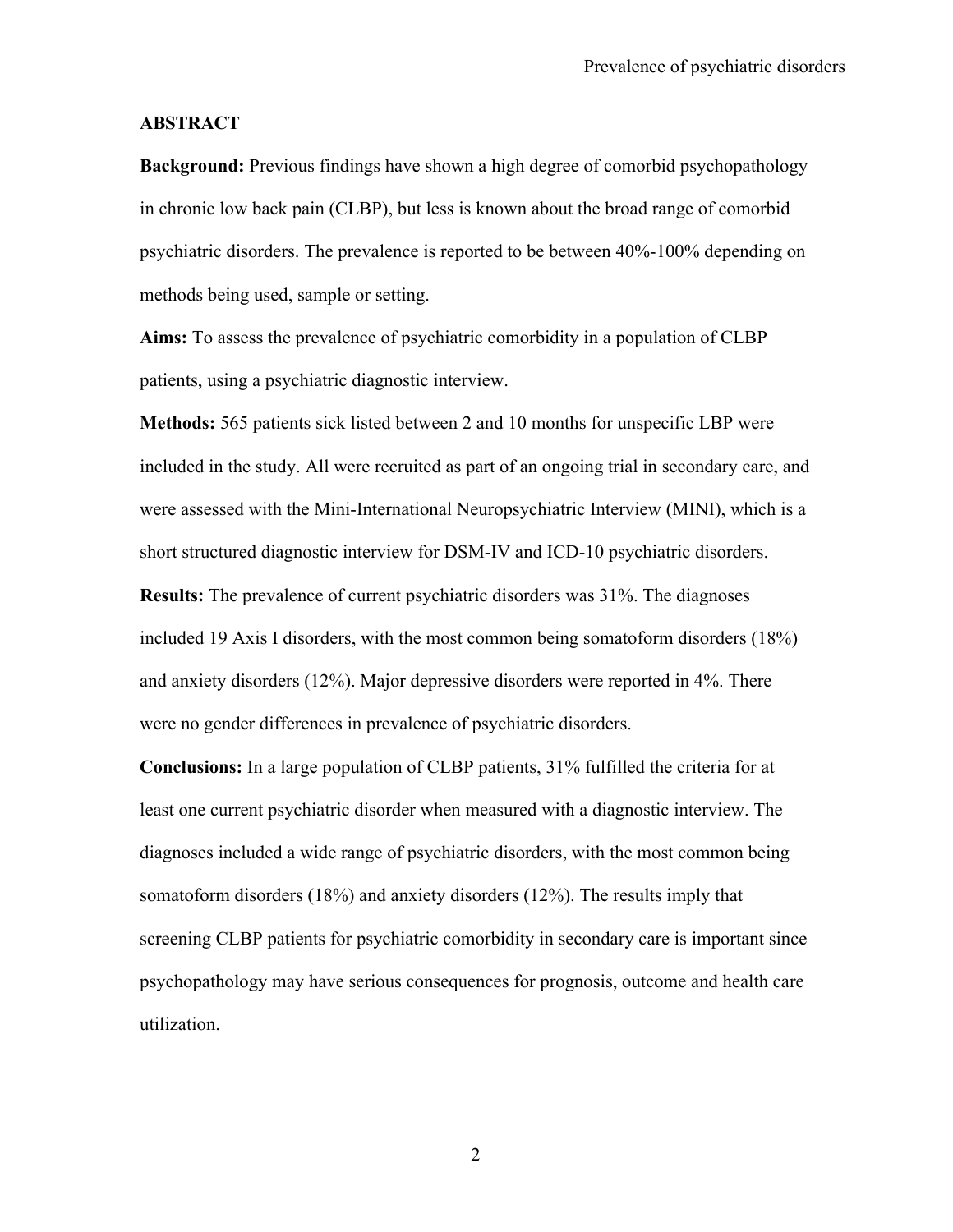## **INTRODUCTION**

Low back pain (LBP) is a common condition that affects large parts of the population, with up to 40% of the general population reporting LBP during last month (Ihlebaek et al., 2002). Although experienced by the majority, the complaints endure and disable in a minority. Chronic LBP (CLBP) is a condition where biological, psychological and social factors interact and mutually influence each other, both as causal factors and in maintaining the complaints (Dersh et al., 2001; Waddell, 2004a). In CLBP there is a high degree of comorbidity with reports of additional somatic and psychological symptoms and complaints (Carnes et al., 2007; Hagen et al., 2006; Von Korff et al., 2005). Prevalence of comorbid psychiatric disorders is often assessed and considered. In most cases questionnaires, and not diagnostic interviews, are conducted (e.g. Currie and Wang, 2004; Manchikanti et al., 2002; Mok and Lee, 2008).

Studies where diagnostic interviews have been used to assess psychiatric comorbidity in CLBP, show consistently high prevalence varying from 41% to 99% (Atkinson et al., 1991; Dersh et al., 2006; Kinney et al., 1993; Polatin et al., 1993; Reich et al., 1983). The most common disorders are somatoform disorders, affective disorders and substance abuse disorders, with major depression as the most common single diagnosis (Kinney et al., 1993; Polatin et al., 1993). Psychiatric disorders are also significantly more prevalent in those reporting CLBP compared to those without CLBP in the general population, as seen across 17 countries in the world mental health surveys (Demyttenaere et al., 2007).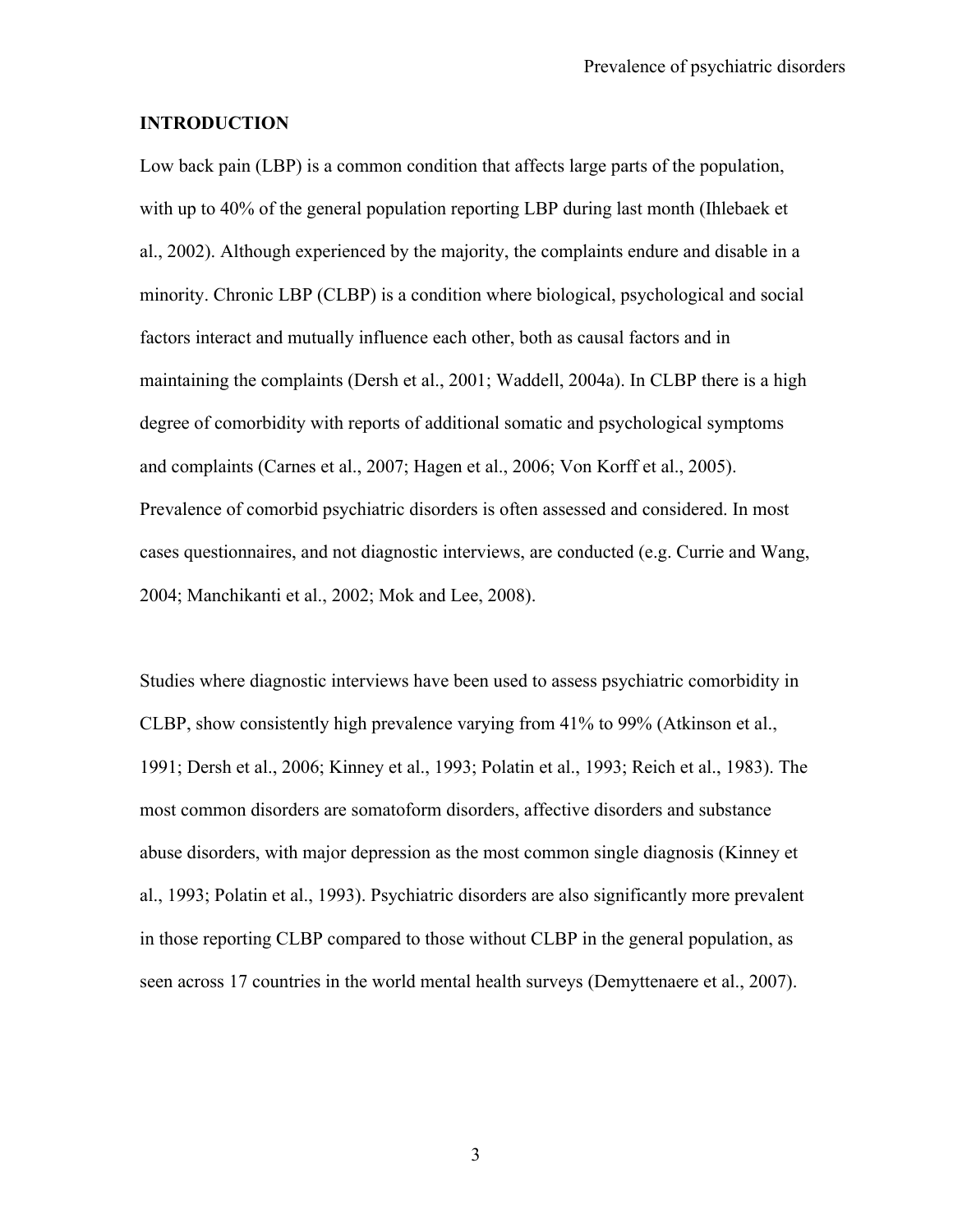The fewer structural and neurological deficits found by somatic examinations in CLBP patients, the more psychiatric symptoms are present (Mayr et al., 2003). The same findings were reported more than 30 years ago in the well known study by Magni and Merskey (1987), when patients with pain caused by organic lesions such as disc herniation or radicular deficits showed lower prevalence of psychological problems than patients with pain where no organic causes were identified (Magni and Merskey, 1987). Number of pain complaints has been found to increase the likelihood of psychopathology (Katon and Sullivan, 1990), and more widespread pain has been associated with disability (Kamaleri et al., 2008). The association between pain and psychopathology are further strengthened as severity of either condition increases (Carroll et al., 2000). Concurrent psychopathology in CLBP imply poor prognosis (Linton, 2000), poor outcome (Dersh et al., 2007) and high health care utilization (Engel et al., 1996), and clinical guidelines emphasize the importance of screening for psychopathology in these patients (Airaksinen et al., 2006).

A wide range of different questionnaires have been used to assess psychopathology in CLBP patients by self-report, but structured clinical interviews like SCID (First et al., 1997) or MINI (Sheehan et al., 1998) are the gold standard for diagnosing psychopathology according to DSM-IV criteria, which is the main diagnostic system classifying psychiatric illness. The aim of the study was therefore to assess the prevalence of psychiatric comorbidity in a population of CLBP patients through a psychiatric diagnostic interview based on DSM-IV and ICD-10 criteria.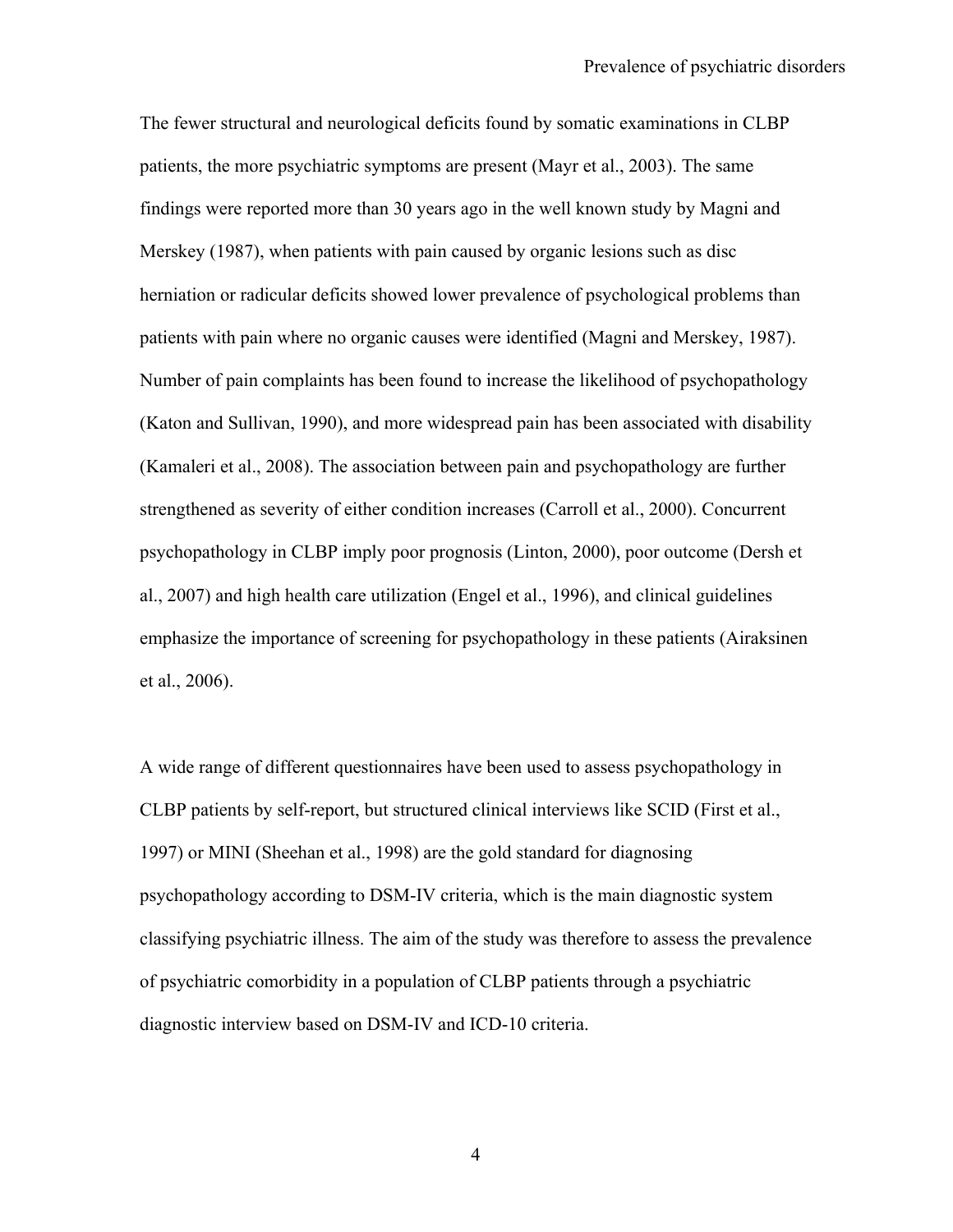#### **MATERIALS AND METHODS**

#### *Participants*

574 patients, mean age 45 years and 50.5% women were included in the study. They were sick listed for unspecific LBP (International Classification of Primary Care (WHO, 2003): L03, L04, L84 & L86) and were between 20 and 60 years. One patient dropped out and withdrew consent, one patient was excluded after randomization due to high suicide risk, and 7 patients have all baseline data missing, leaving 565 patients. All patients were consecutive participants in an ongoing trial with different treatments for LBP. Over a period of 2 years, patients registered as sick listed (2-10 months) due to LBP received information from the National Insurance Administration about the possibility to participate in a multicenter randomized controlled trial with different treatments for LBP (clinicaltrials.gov, 2010). Those who responded to the invitation (n=2200) were screened by telephone and excluded if they did not fulfil the inclusion criteria or could not be reached (n=1563). Eligible patients (n=637) were referred to the clinic for inclusion in the trial. At the clinic, patients were excluded if one of the following were discovered during the medical examination: Pregnancy, osteoporosis (known osteoporotic fracture), cancer (currently being treated for cancer), recent back trauma, serious psychiatric disorder (mainly due to ongoing psychosis, high suicide risk, and/or serious depression), cardiovascular disease, or not fluent in Norwegian language (n=63) (see figure 1 for more detailed flowchart). Mean duration of back pain reported by the participants was 11 years (see table 1 for more baseline and clinical characteristics).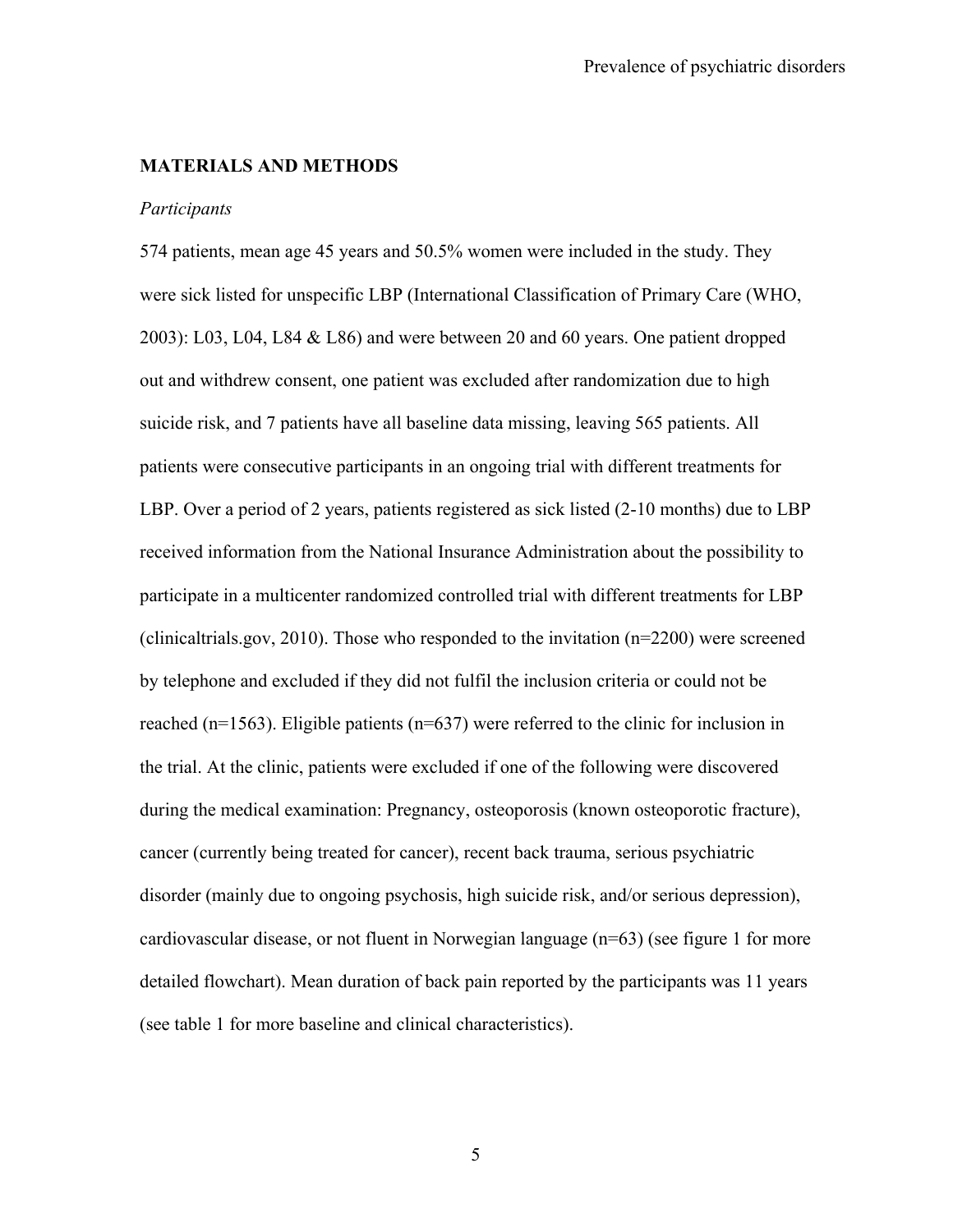## *Questionnaires*

All patients answered a number of standard validated Norwegian versions of questionnaires. Data reported in this study include demography, pain, psychological distress, and health complaints. Anxiety and depression was measured by *The Hospital Anxiety and Depression Scale (HADS)* (Zigmond and Snaith, 1983). The HADS has been found to be a reliable instrument for detecting states of depression and anxiety, and the anxiety and depressive subscales are also valid measures of severity of the emotional disorder (Bjelland et al., 2002). The scale avoids overlap with somatic symptoms of physical illness. It consists of seven depression items and seven anxiety items. Scores for each item range from 0-3 and the higher the score the more severe the disorder. A cut off score of 8 on both subscales were used because this have been found to give an optimal balance between sensitivity and specificity according to DSM-III, DSM-IV, ICD-8, and ICD-9 (Bjelland, et al., 2002). Subjective health complaints were measured by 29 items from the *Subjective Health Complaint Inventory* (Eriksen et al., 1999). Subjective somatic and psychological complaints experienced during the last 30 days were assessed, with severity scored on a 4-point scale. The prevalence on five subscales was calculated: musculoskeletal complaints, "pseudoneurological complaints" (extra heartbeats, hot flushes, sleep problems, tiredness, dizziness, anxiety, and sadness/depression), gastrointestinal complaints, allergy and flu. A revised version of the *Brief Pain Inventory (BPI)* was used to assess pain (Keller et al., 2004). Three single items from the BPI were used here. Pain intensity related to activities and rest were both measured on a scale from 1 (no pain) to 9 (worst possible pain), while back pain intensity the last 14 days was measured on a scale ranging from 1 (no pain) to 10 (worst possible pain).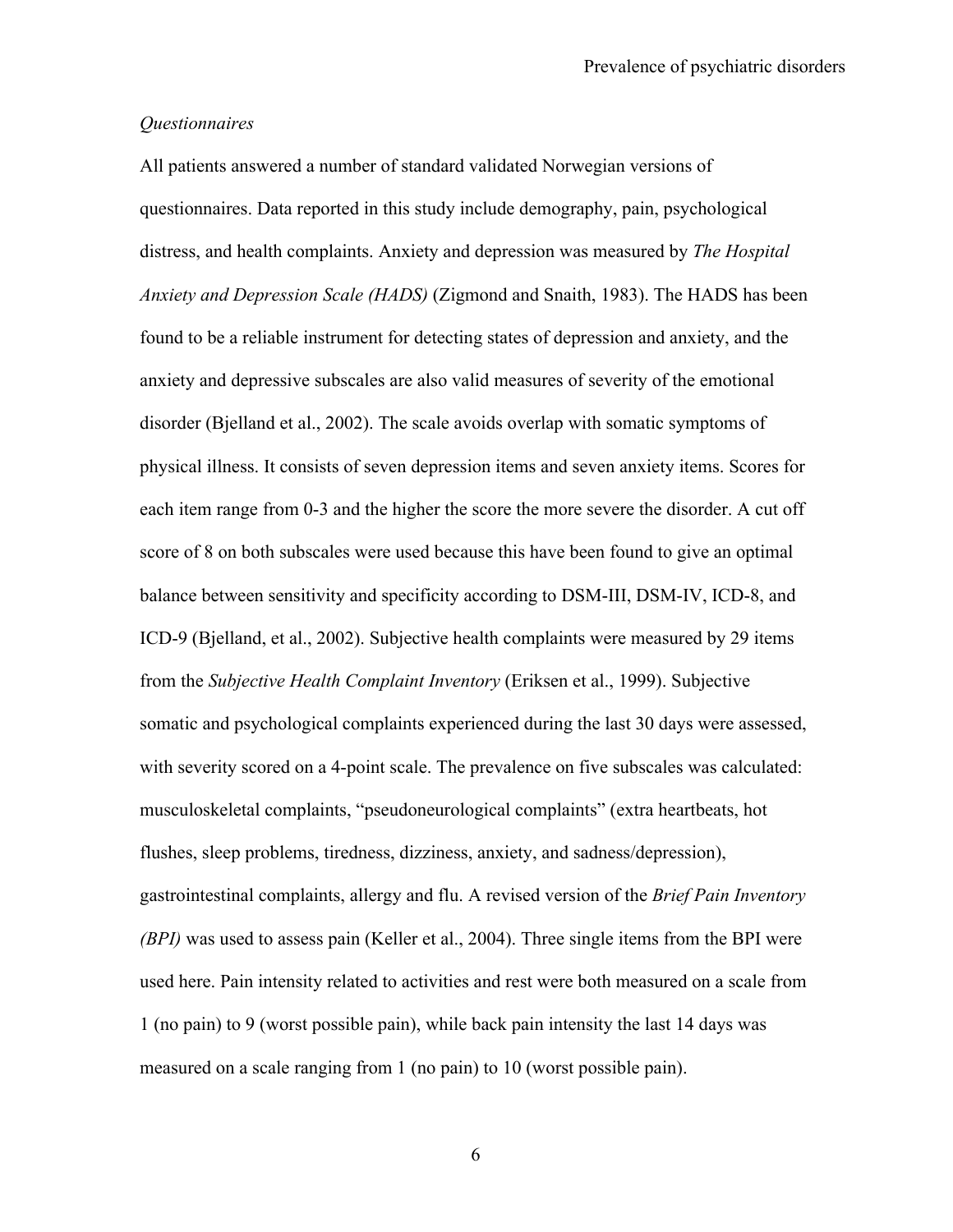## *Psychiatric interview*

The Mini-International Neuropsychiatric Interview (MINI) was applied as the structured diagnostic interview (Sheehan et al., 1998) for DSM-IV (American Psychiatric Association, 1994) and ICD-10 (World Health Organization, 1993) assessing psychiatric disorders. It is a short structured diagnostic interview, developed jointly by psychiatrists and clinicians in the United States and Europe. It is based on "yes" and "no" answers and covers 23 Axis 1 disorders. In the multiaxial system of DSM-IV, Axis I disorders include all major mental disorders as well as developmental and learning disorders. The MINI interview usually takes 15-20 minutes, and has high reliability and validity (Sheehan et al., 1998). We used the Norwegian version of MINI Plus (Leiknes et al., 2005). The MINI Plus is a version of the MINI interview that is particularly designed for research. It features questions on rule-outs (e.g. depressive reaction due to grief), disorder subtyping (e.g. somatoform pain disorder related to psychological factors *or* somatic condition) and chronology (e.g. when was the first time you experienced a panic attack?), and includes modules for somatisation disorders (e.g. hypochondriasis and somatoform pain disorder). MINI Plus further employs different time frames for various disorders: current, past, or lifetime. "Current" refers to past 2 weeks (major depression), past month (panic disorder, social phobia, obsessive compulsive disorder, PTSD), past 12 months (alcohol dependency/abuse), or ongoing at the time of interview with no further time reference (mania, agoraphobia, generalized anxiety disorder, psychotic disorders, somatisation disorders, anorexia, bulimia). In this way, MINI differs from most other diagnostic interviews that usually ask for symptoms within the past 12 months.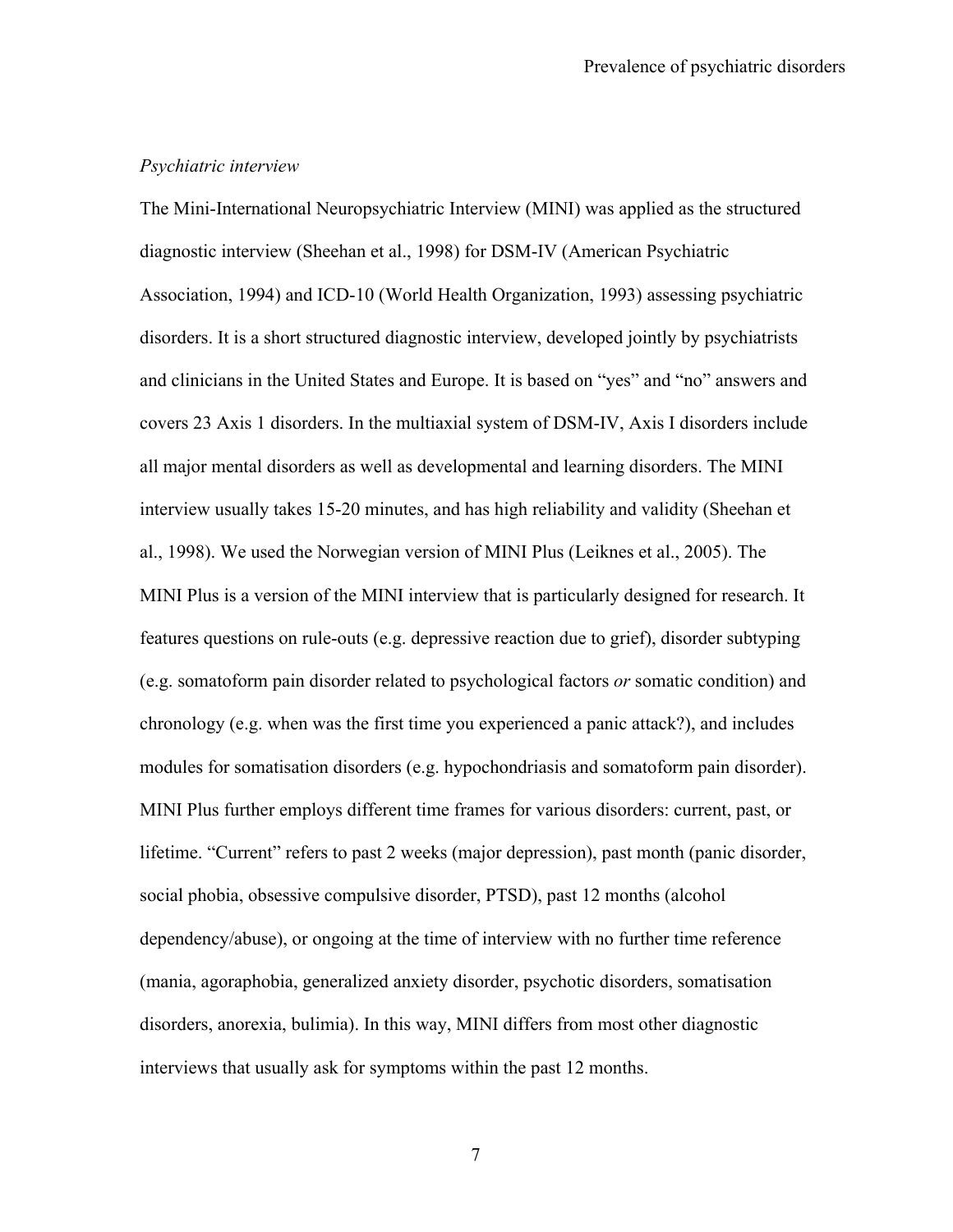#### *Procedure*

Eight medical doctors specialised in physical medicine and rehabilitation performed the MINI. They had been trained in administration of the MINI interview through a half-day seminar. The seminar was lead by an experienced psychiatrist (second author). Additionally, interviewers were supervised by a psychologist (first author) knowledgeable in MINI administration, who reviewed completed MINI's and clarified any clinical questions regarding the diagnoses. Every interview was audiotaped, and 90 audiotapes were randomly selected for evaluation by a psychologist (first author) and a psychology graduate student. A smaller selection of the audiotapes was double-scored, showing good inter-rater reliability. The evaluations showed satisfactory quality in the majority of the interviews. If the evaluation revealed that protocol was not followed, feedback was given and interviewers were supervised accordingly. However, no interviews were considered too poor not to be included in the study. If any of the responses the interviewers reported on the MINI-interview appeared unclear or ambiguous, the audiotapes were used for clarification.

#### *Statistical procedure*

SPSS version 15 was applied for all analyses. Descriptive statistics (e.g. frequency tables) were used when investigating baseline characteristics and prevalence of psychiatric disorders, and confidence intervals were calculated for the prevalence of all psychiatric disorders. Chi-square statistics were used to investigate potential gender differences. MINI diagnoses that were not filled out by the doctors were coded missing. However,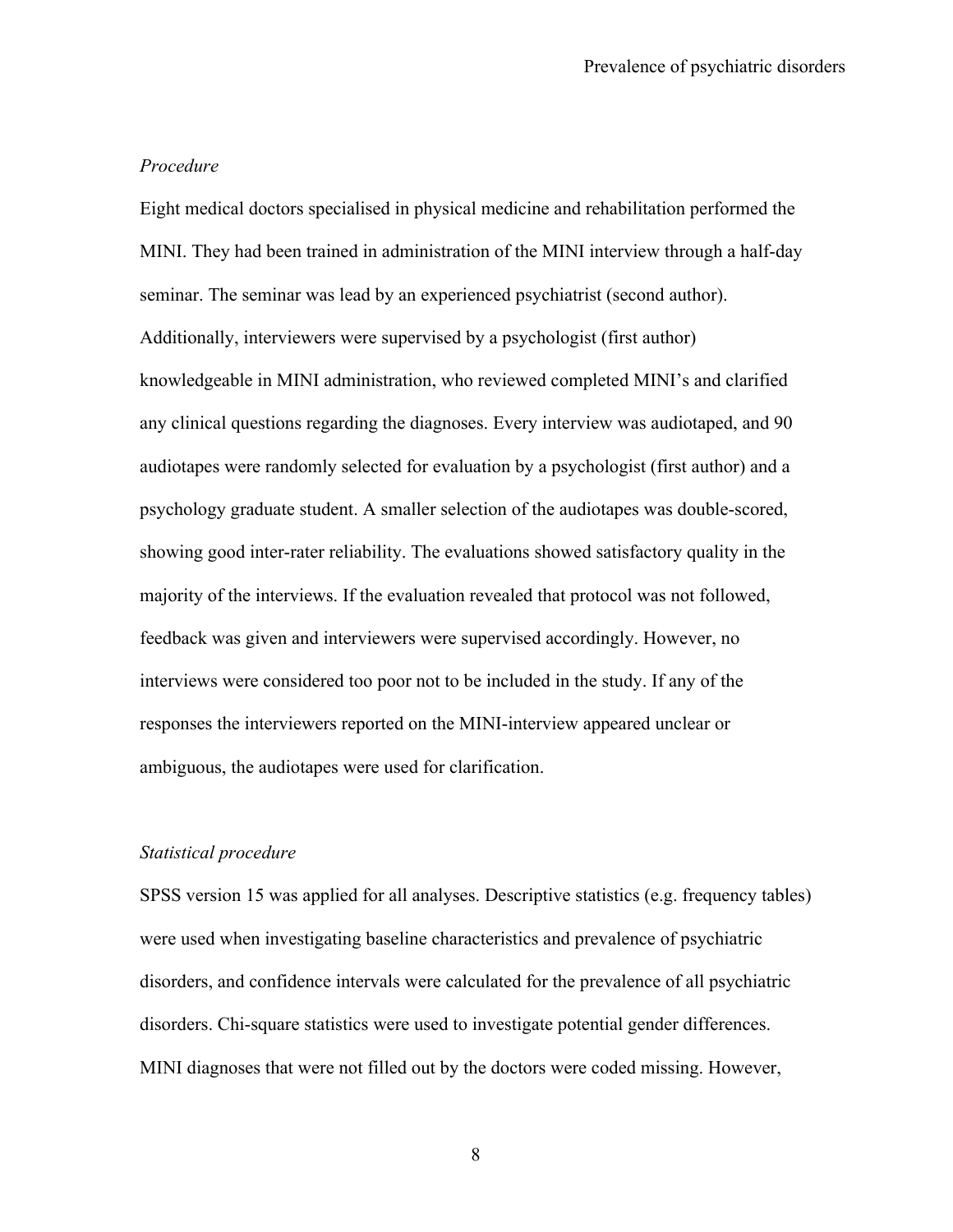when the main category of a disorder was scored 0, the subcategory of this disorder was scored 0 as well. For example, if major depressive disorder was scored 0 (meaning no diagnosis) and major depressive disorder with melancholia was missing, the latter was scored 0 as well.

## *Ethical considerations*

The study was approved by The Regional Ethical Committee and the Norwegian Social Science Data Services National Register of Data. All principles in the Helsinki declaration were followed. Informed consent was signed by each participant with emphasis on the right to withdraw from the study at any time without any explanation.

#### **RESULTS**

99% of the CLBP patients had other health complaints in addition to LBP, with a mean of 10 subjective health complaints. Mean back pain intensity was 6.4 on a scale from 1 to 10. According to HADS, 18% were possible cases of depression (score >8) and 21% possible cases of anxiety (table 1).

Insert table 1 about here

212 (38%) of the CLBP patients had at least one DSM-IV psychiatric diagnosis (current or lifetime), while 169 (31%) presented with a current diagnosis. Based on the total number of diagnoses,  $117 (21\%)$  had one diagnosis, 35 (6%) had two diagnoses, 32 (6%)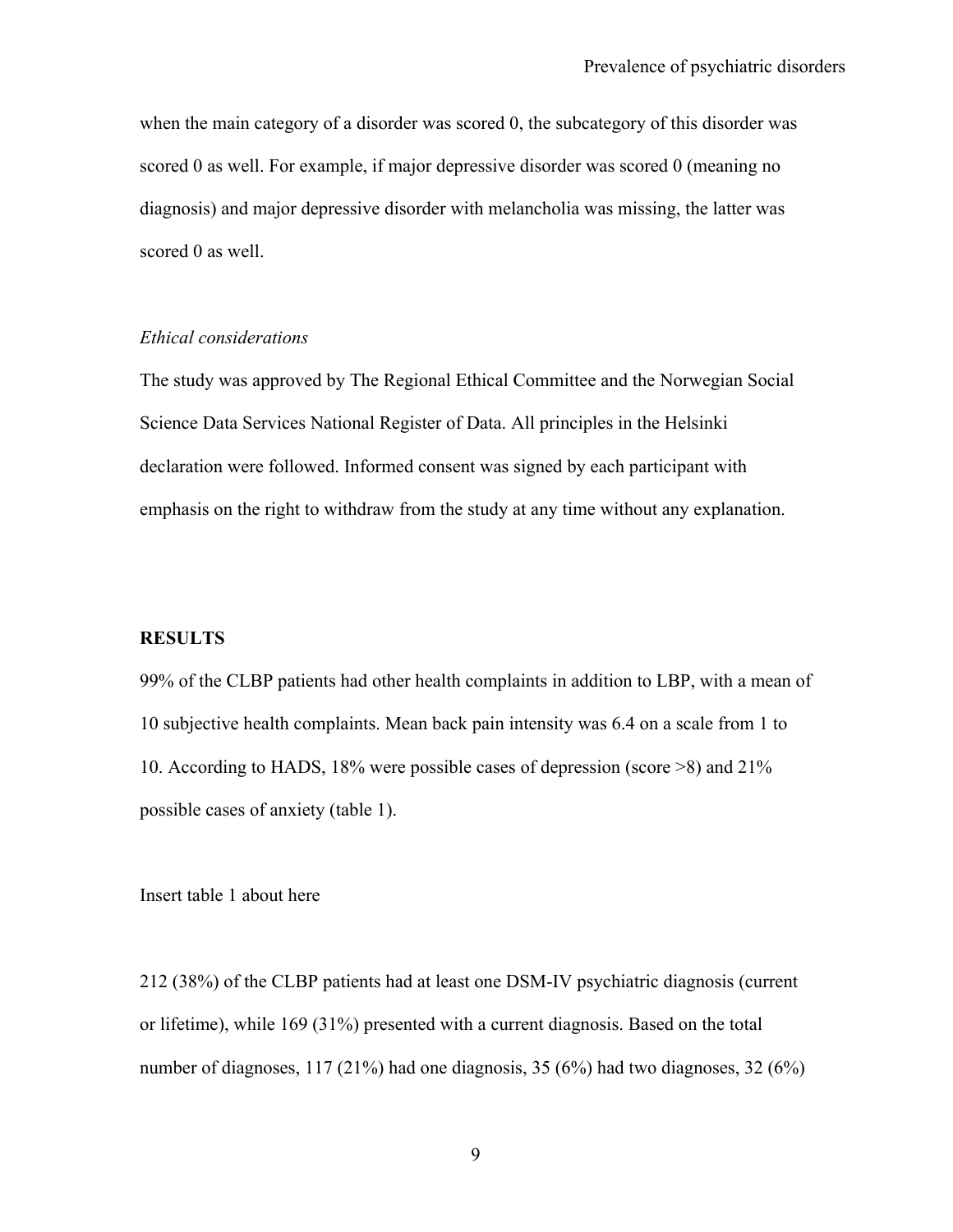had three diagnoses, and 28 (5%) had more than 3 diagnoses. There were no differences in total prevalence of psychiatric disorders between women and men ( $\gamma$ =2.370; *p*=0.134), but a comparison of diagnostic categories showed that men had significantly higher prevalence of substance abuse than women ( $\gamma$ =7.755; *p*=0.006).

When the single diagnoses were grouped into diagnostic categories, somatoform disorders (18%) and current anxiety disorders (12%) were the most prevalent diagnostic categories, while current depressive disorders were seen in only 4% (table 2).

Somatoform pain disorder related to psychological factors was the single most prevalent disorder ( $n=53$ , 10%), followed by past depressive episode ( $n=46, 8%$ ), somatoform pain disorder related to psychological factors and a general somatic condition (n=33, 6%), social anxiety disorder ( $n=30, 5\%$ ) and agoraphobia ( $n=26, 5\%$ ) (table 3).

### **DISCUSSION AND CONCLUSIONS**

In a population of 565 chronic low back pain (CLBP) patients, 38% had at least one current or lifetime psychiatric disorder, while 31% had at least one current disorder. The most prevalent diagnoses were somatoform disorders and anxiety disorders, while major depressive disorders were seen in only 4%. There were no gender differences in prevalence of psychiatric disorders.

A comparison with the general population is difficult since most studies report 12 months prevalence as opposed to our point prevalence (M.I.N.I. usually asks for symptoms the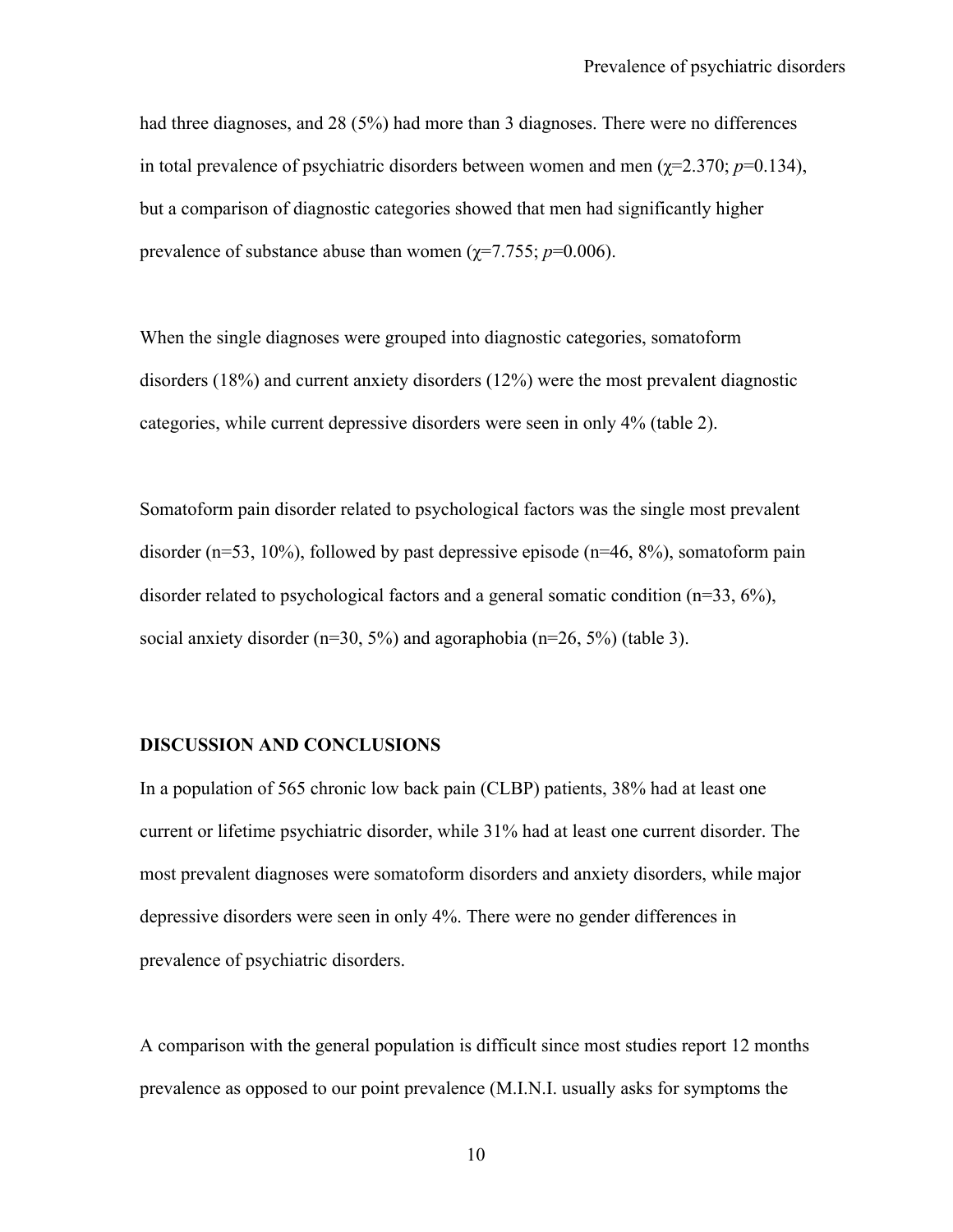last 14 days or month). A total of 32.8% of the general population in Norway had a current psychiatric disorder, which is almost identical to our findings of 31.4%. Our findings showed a lower prevalence of current depression, panic disorder, social phobia and alcohol dependency, but higher prevalence of other anxiety disorders (GAD, OCD and agoraphobia), drug dependency and somatoform disorders (Kringlen et al., 2001). Similar rates were found in a review of epidemiological studies from 16 European countries, where a 12 months prevalence of 27% were reported (Wittchen and Jacobi, 2005). However, assessments of 12 months prevalences generally give higher prevalence numbers. In an epidemiological study where 1 month prevalence was measured, the prevalence rate of psychiatric disorders was only 15% (e.g. Regier et al., 1988). Furthermore, epidemiological studies from several other countries have reported lower levels of psychiatric disorders in the general population. In Netherland the prevalence of psychiatric disorders within the preceding year was 23% (Bijl et al., 1998), while results from six European countries found a 12-months prevalence of 6% anxiety disorders, 4% mood disorders, and 1% alcohol disorders (Alonso et al., 2004). Our findings therefore imply that CLBP patients present with more psychiatric disorders than the general population.

Our prevalence rates of psychiatric disorders in CLBP are lower than previous findings, especially for depression (Dersh et al., 2006; Kinney et al., 1993; Polatin et al., 1993; Reich et al., 1983). This could be a result of selection bias, i.e. fewer patients with psychiatric disorders choosing to participate in the study. It could also be related to an underreporting of psychological symptoms resulting in a negative response bias. The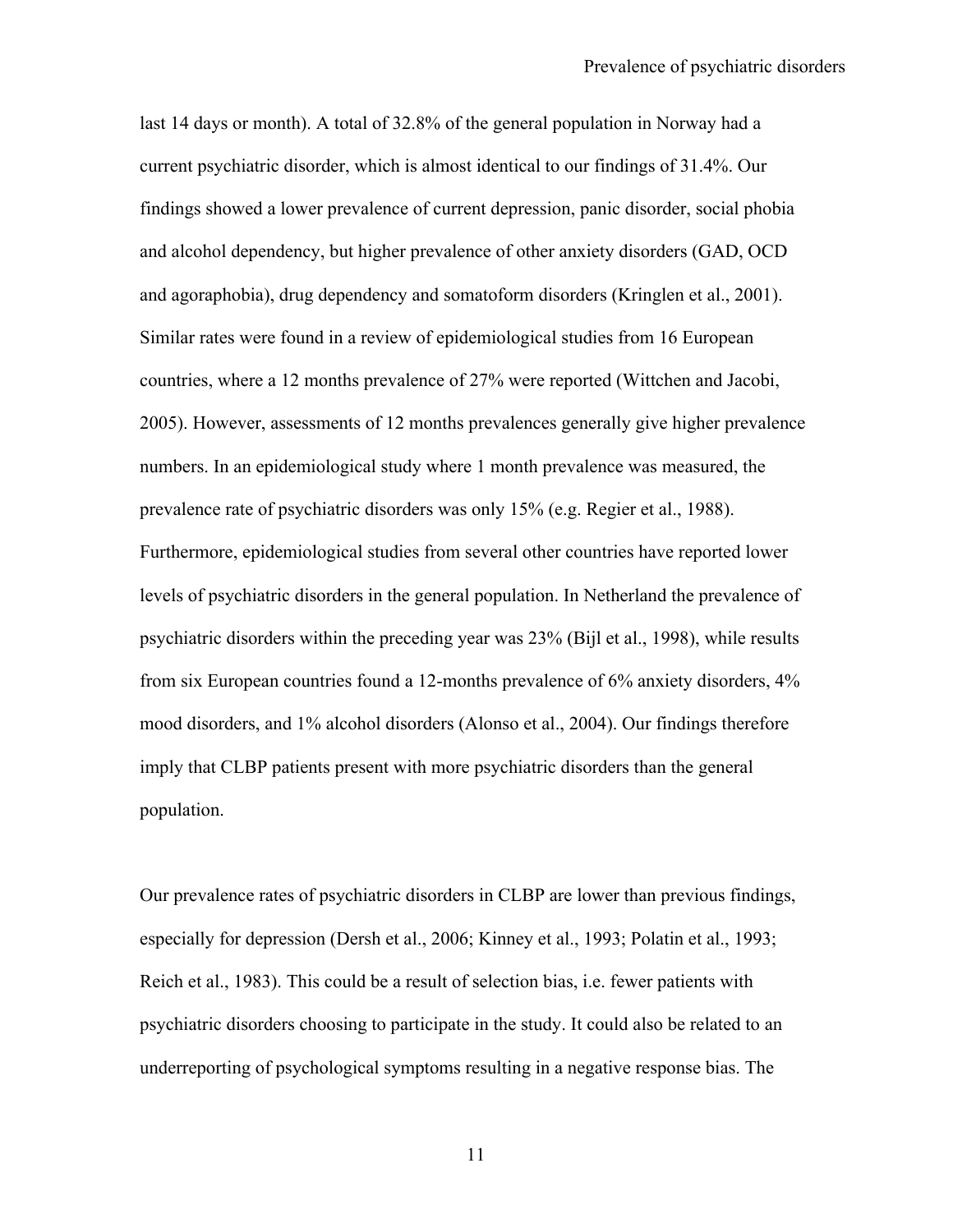possible underreporting may be related to a biomechanical understanding among the patients, social stigma related to mental disorders, or the administrators who were medical doctors not specialised in psychiatry. Previous studies have found good agreement between MINI diagnoses generated by general practitioners and expert psychiatrists (Sheehan et al., 1998), but we cannot rule out the possible influence of a negative response bias. Other reasons for the lower prevalence in our results could be related to a lower educational level of participants in some previous studies (Dersh et al., 2006; Kinney et al., 1993; Reich et al., 1983) and more female participants in others (Reich et al., 1983), both known risk factors for psychiatric disorders. Our results were for instance more in line with a study where all participants were men (Atkinson et al., 1991). A gender difference was on the contrary found for only one disorder (substance abuse) in our study and thus weakens gender as an explaining variable. The health care system and the compensational systems in North-America and Norway differ widely and therefore complicate a direct comparison of the studies. Different settings in which the psychiatric interviews were performed might also contribute to the different results, as previously proposed by Merskey et al (1987). Our study was conducted in secondary care, primarily in spine clinics. This is quite different to some of the comparative studies; one in a tertiary setting where the patients had experienced unsuccessful treatments in both primary and secondary care (Dersh et al., 2006), and another in a chronic pain clinic where the patients had undergone multiple unsuccessful treatment approaches (Reich et al., 1983). Considering that previous findings have demonstrated that psychopathology is a strong predictor of poor treatment outcome (Dersh et al., 2007; Hasenbring, 1998; McCracken and Turk, 2002), patients with a history of multiple unsuccessful treatments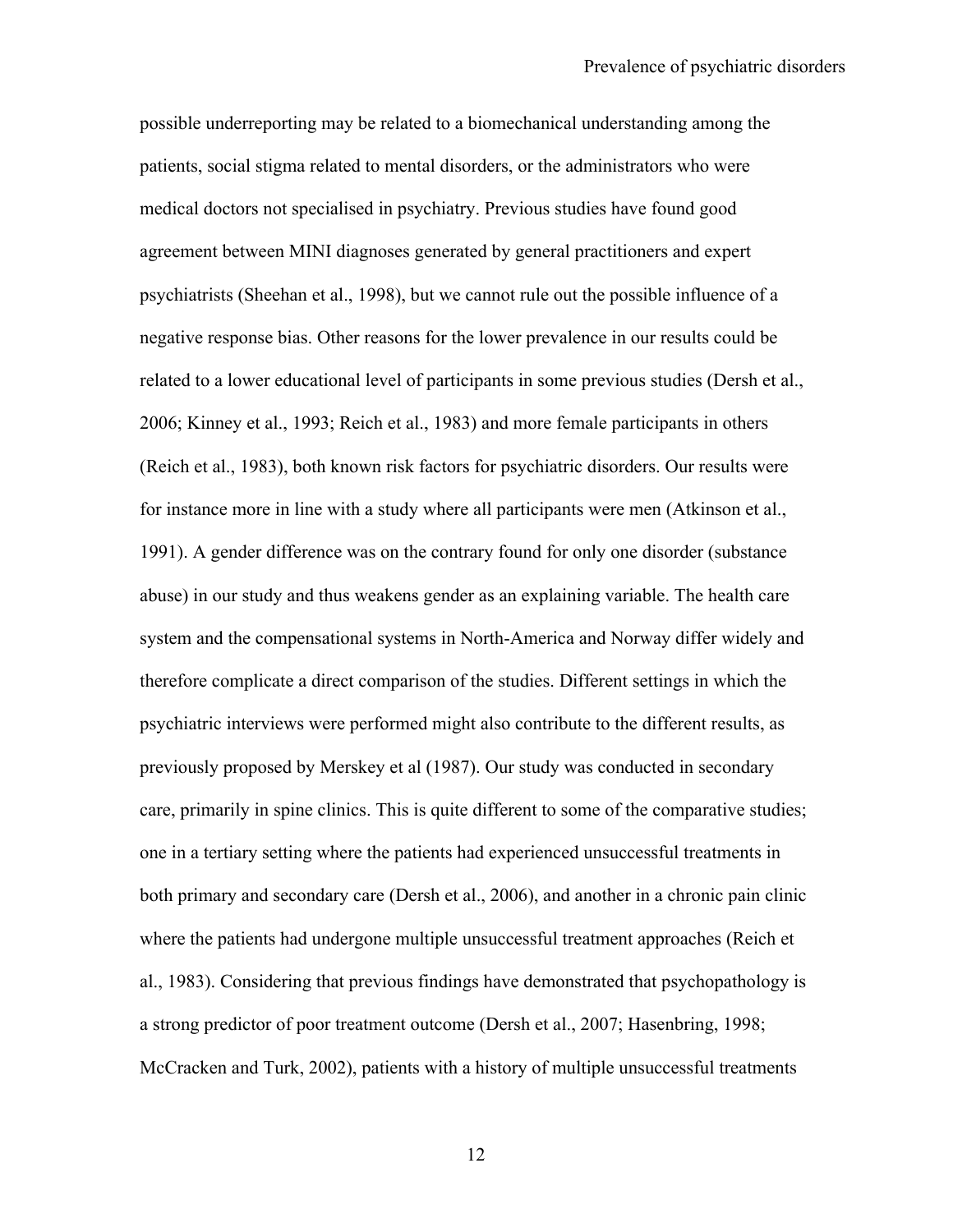would be expected to present with more psychiatric comorbidity. Repeated experiences of failed treatments could further result in a feeling of helplessness and hopelessness for the individual, where all attempts of help leads to no change or maybe even worse outcomes (Ursin and Eriksen, 2004). These experiences will most likely trap the individual in a vicious circle of pain, disability, low coping and an increasing level of comorbidity, including psychiatric disorders.

Compared with the results from the world mental health surveys (Demyttenaere et al., 2007), our results appear less deviant. In fact, our prevalences of psychiatric disorders are all within the range of those found in people who reported chronic back or neck pain across the different countries (Demyttenaere et al., 2007). Our results are in the lower range of estimates for depression and upper range for anxiety disorders and alcohol abuse disorder. Prevalence estimates from the US were consistently higher than the rest of the world in the world mental surveys (Demyttenaere et al., 2007). This supports the previously presented hypothesis of cultural differences or differences in health care systems.

Chronic back pain patients are by some regarded to be somatising patients who express psychological and social distress through persistent subjective health complaints (Ford, 1983). This is reflected in the extremely high prevalence of somatoform pain disorders often found in chronic back pain populations, with 99% diagnosed by some (Kinney et al., 1993). It may be argued that a high prevalence of somatoform pain disorder is universally descriptive of the population and therefore not necessary to report (Dersh et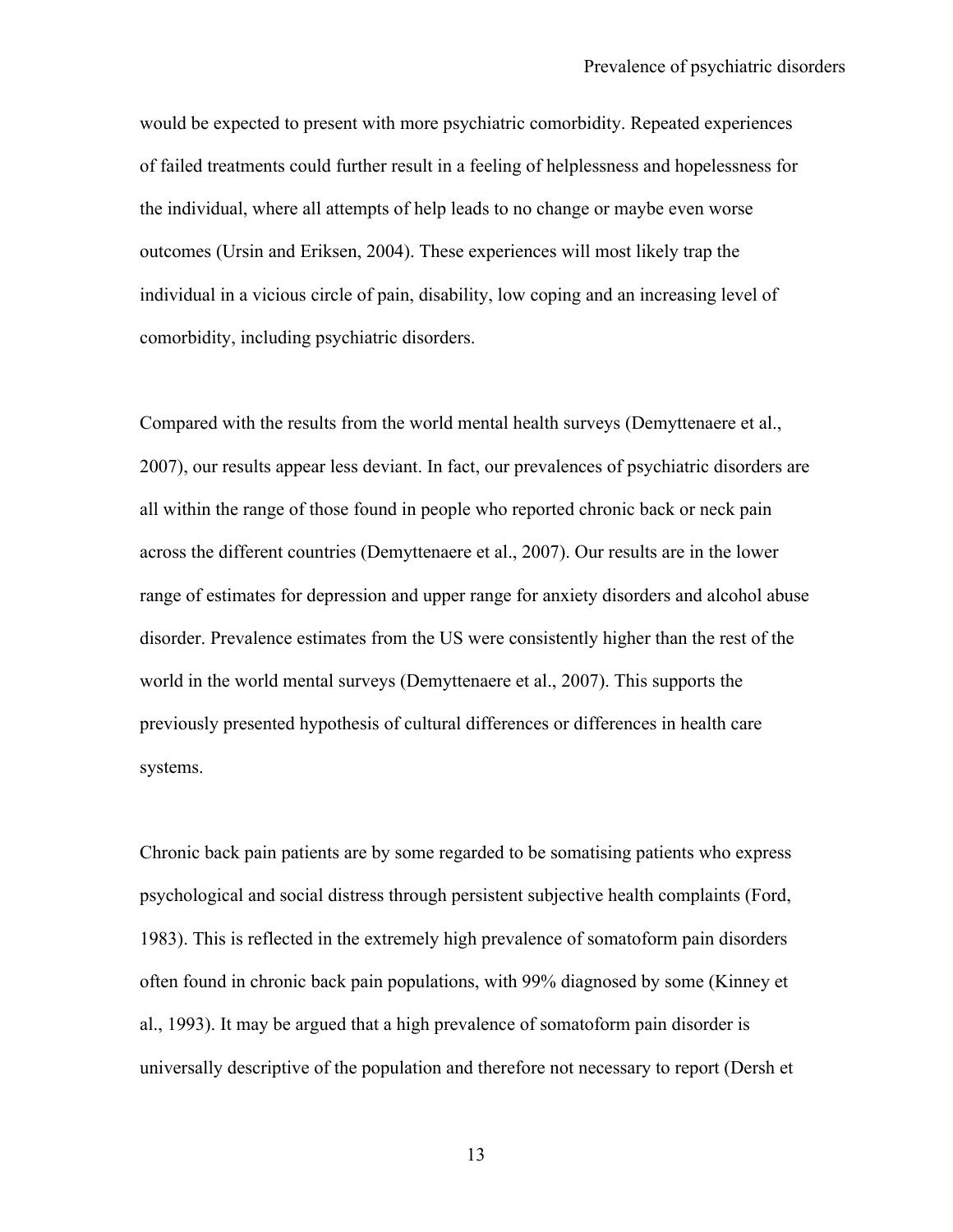al., 2006). However, in our results only 16% of the CLBP patients were diagnosed with a somatoform pain disorder. Whether this was due to more strict diagnostic criteria, underreporting, or other characteristics of the population is hard to say, but it is an interesting finding that challenges the notion that the majority of CLBP patients suffer from somatoform pain disorder. The first question of the somatoform pain disorder module is: "is pain currently your main problem?", and the fact that more than one third of the participants, all sick listed for pain in their lower back, answered no to this question, is interesting. The most intuitive explanation of this might simply be that other complaints or problems besides pain are the main concern of a large proportion of the group. The CLBP patients present with a high number of subjective health complaints and psychiatric disorders which could be one explanation. Alternatively other problems like marital, financial, or work-related problems could be their greatest concern, and could all be part of the vicious circle of chronicity (Hagen, 2006). One way to follow up on this could be to ask the participants to rate their main concerns on a list where all kinds of problems were included.

The magnitude of undetected psychiatric illness in primary care is widely recognized (Christensen et al., 2003; Goldberg and Bridges, 1987; Paykel and Freeling, 1992) and involves consequences such as undertreatment (Overland et al., 2007) and increased costs due to disability pensions (Mykletun et al., 2006). Screening for psychiatric disorders in secondary care therefore appears vital since psychiatric comorbidity in CLBP may have serious consequences for prognosis (Linton, 2000), outcome (Dersh et al., 2007) and health care utilization (Engel et al., 1996).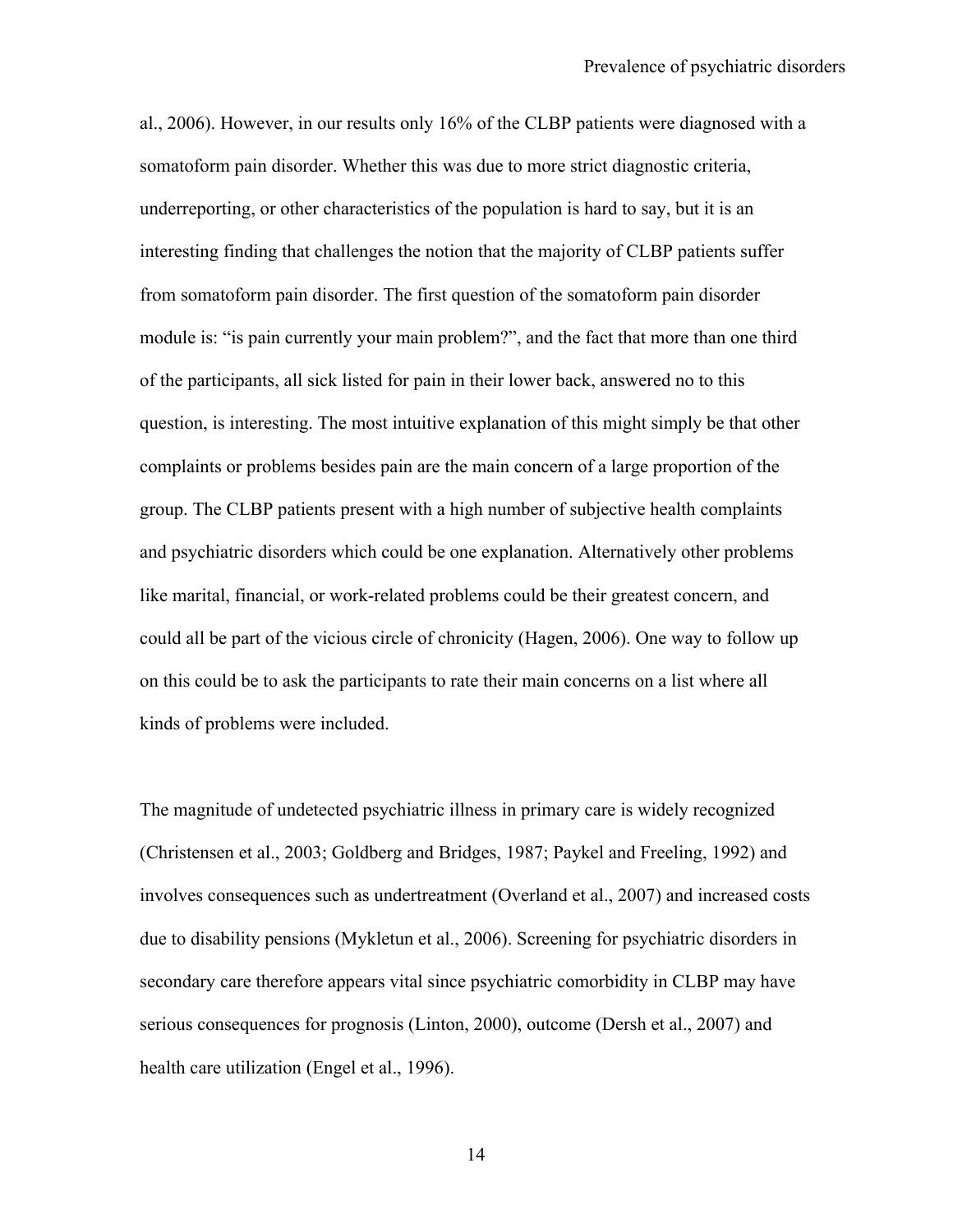In conclusion, 31% of a large population of CLBP patients fulfilled the criteria for at least one current psychiatric disorder when measured with a diagnostic interview. The diagnoses included a wide range of psychiatric disorders, with the most common being somatoform disorders (18%) and anxiety disorders (12%). The results imply that screening CLBP patients for psychiatric comorbidity in secondary care is important since psychopathology may have serious consequences for prognosis, outcome and health care utilization.

## **Acknowledgements**

The Research Council of Norway financed the study. All authors declare that there is no financial or other relationship that might lead to a conflict of interest, and we therefore have nothing to declare.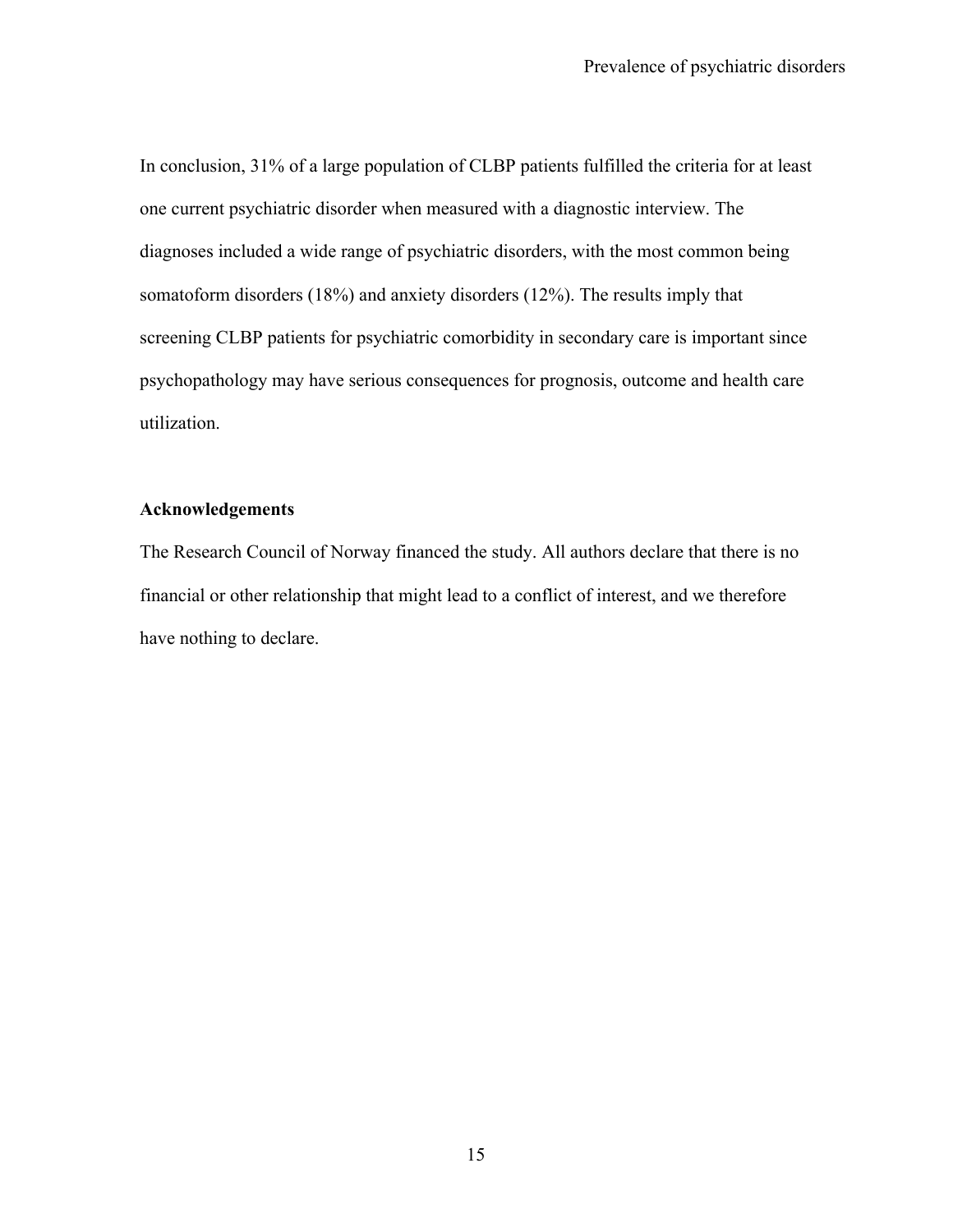#### **REFERENCES**

- Airaksinen O, Brox JI, Cedraschi C, Hildebrandt J, Klaber-Moffett J, Kovacs F, Mannion AF, Reis S, Staal JB, Ursin H and Zanoli G. Chapter 4. European guidelines for the management of chronic nonspecific low back pain. Eur Spine J Suppl 2 2006;15:192-300.
- Alonso J, Angermeyer MC, Bernert S, Bruffaerts R, Brugha TS, Bryson H, et al. Prevalence of mental disorders in Europe: results from the European Study of the Epidemiology of Mental Disorders (ESEMeD) project. Acta Psychiatr Scand Suppl 2004;420:21-27.
- American Psychiatric Association. Diagnostic and statistical manual of mental disorders : DSM-IV (4th ed.). Washington, D.C; 1994.
- Atkinson, JH, Slater MA, Patterson TL, Grant I, and Garfin SR. Prevalence, onset, and risk of psychiatric disorders in men with chronic low back pain: a controlled study. Pain 1991;45(2):111-121.
- Bijl RV, Ravelli A, andvan Zessen G. Prevalence of psychiatric disorder in the general population: results of The Netherlands Mental Health Survey and Incidence Study (NEMESIS). Soc Psychiatry Psychiatr Epidemiol 1998;33(12):587-595.
- Bjelland I, Dahl AA, Haug TT, and Neckelmann D. The validity of the Hospital Anxiety and Depression Scale. An updated literature review. J Psychosom Res 2002;52(2):69-77.
- Carnes D, Parsons S, Ashby D, Breen A, Foster NE, Pincus T, Vogel S and Underwood M. Chronic musculoskeletal pain rarely presents in a single body site: results from a UK population study. Rheumatology (Oxford) 2007;46(7):1168-1170.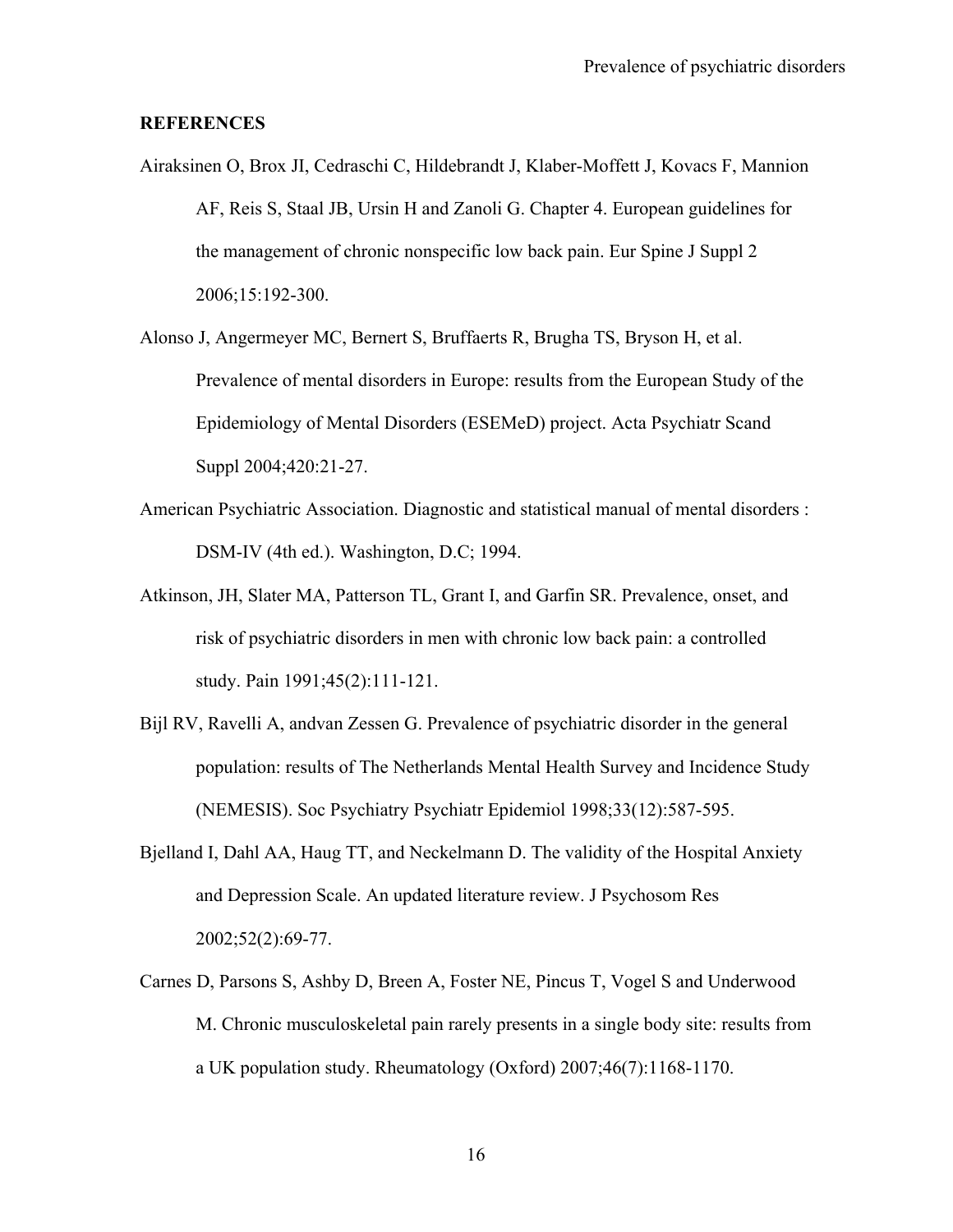Carroll LJ, Cassidy JD, and Cote P. The Saskatchewan Health and Back Pain Survey: the prevalence and factors associated with depressive symptomatology in Saskatchewan adults. Can J Public Health 2000;91(6):459-464.

Christensen KS, Toft T, Frostholm L, Ornbol E, Fink P and Olesen F. The FIP study: a randomised, controlled trial of screening and recognition of psychiatric disorders. Br J Gen Pract 2003;53(495):758-763.

clinicaltrials.gov. (2010). from http://clinicaltrials.gov/ct2/show/NCT00463970

- Currie SR and Wang J. Chronic back pain and major depression in the general Canadian population. Pain 2004;107(1-2):54-60.
- Demyttenaere K, Bruffaerts R, Lee S, Posada-Villa J, Kovess V, Angermeyer MC et al. Mental disorders among persons with chronic back or neck pain: results from the World Mental Health Surveys. Pain 2007;129(3):332-342.
- Dersh J, Gatchel RJ, Mayer T, Polatin P and Temple OR. Prevalence of psychiatric disorders in patients with chronic disabling occupational spinal disorders. Spine 2006;31(10):1156-1162.
- Dersh J, Gatchel RJ and Polatin P. Chronic spinal disorders and psychopathology. research findings and theoretical considerations. Spine J 2001;1(2):88-94.
- Dersh J, Mayer T, Gatchel RJ, Towns B, Theodore B and Polatin P. Psychiatric comorbidity in chronic disabling occupational spinal disorders has minimal impact on functional restoration socioeconomic outcomes. Spine (Phila Pa 1976) 2007;32(17):1917-1925.
- Engel CC, von Korff M and Katon WJ. Back pain in primary care: predictors of high health-care costs. Pain 1996;65(2-3):197-204.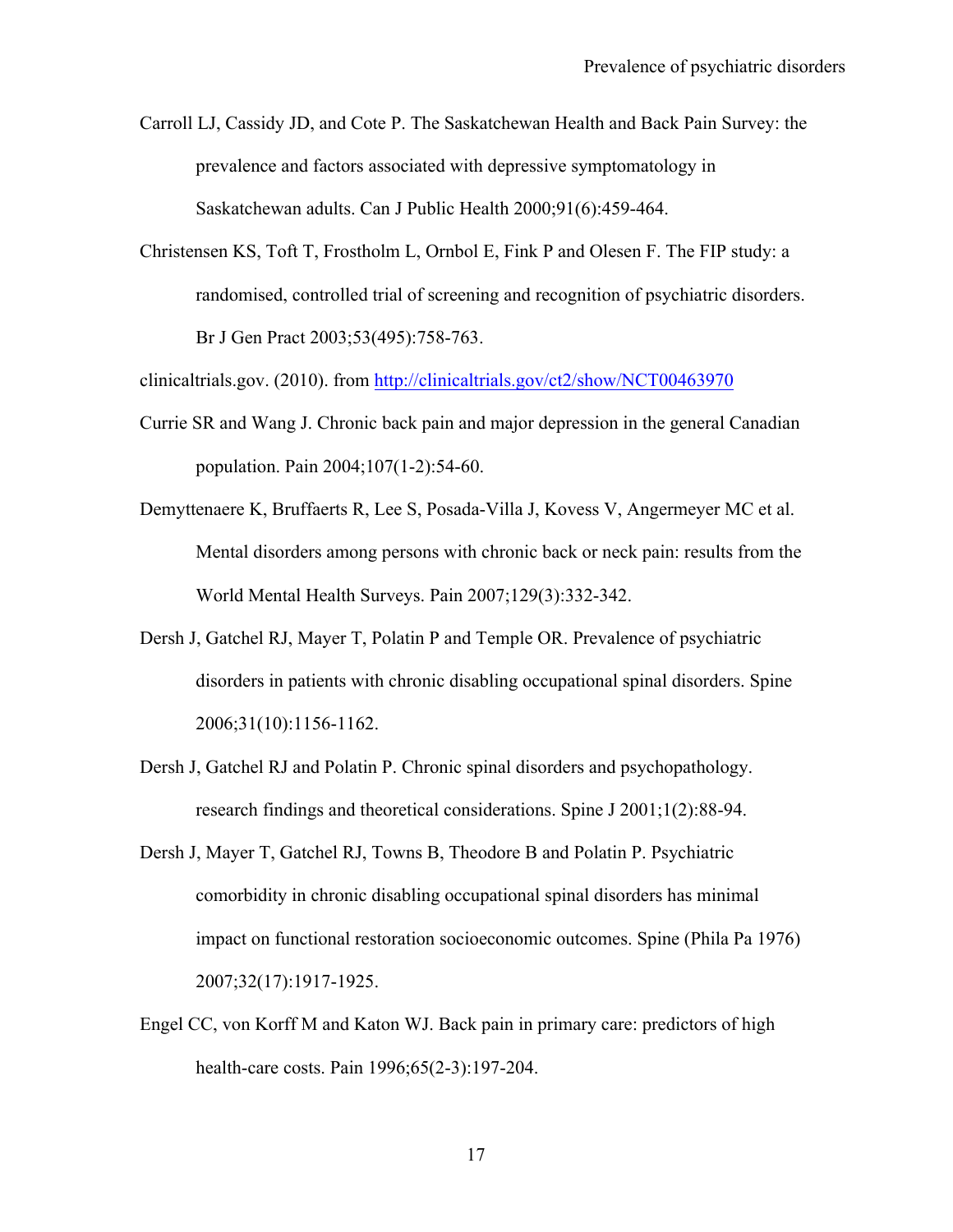- Eriksen HR, Ihlebaek C and Ursin H. A scoring system for subjective health complaints (SHC). Scand J Public Health 1999;27(1):63-72.
- First M, Spitzer R, Gibbon M and Williams J. Structured Clinical Interview for DSM-IV Axis I Disorders, Research Version. Biometrics Research, New York State Psychiatric Institute; 1997.

Ford CV. The somatizing disorders: illness as a way of life. New York; 1983.

- Goldberg D and Bridges K. Screening for psychiatric illness in general practice: the general practitioner versus the screening questionnaire. J R Coll Gen Pract 1987;37(294):15-18.
- Hagen EM. Light mobilization treatment of subacute, non-spesific low back pain. University of Bergen, Bergen; 2006.
- Hagen EM, Svensen E, Eriksen HR, Ihlebaek CM and Ursin H. Comorbid subjective health complaints in low back pain. Spine 2006;31(13):1491-1495.
- Hasenbring M. Predictors of efficacy in treatment of chronic low back pain. Curr Opin Anaesthesiol 1998;11(5):553-558.
- Ihlebaek C, Eriksen HR and Ursin H. Prevalence of subjective health complaints (SHC) in Norway. Scand J Public Health 2002;30(1):20-29.
- Kamaleri Y, Natvig B, Ihlebaek CM and Bruusgaard D. Localized or widespread musculoskeletal pain: does it matter? Pain 2008;138(1):41-46.
- Katon W and Sullivan MD. Depression and chronic medical illness. J Clin Psychiatry, 51 Suppl 1990;12-14.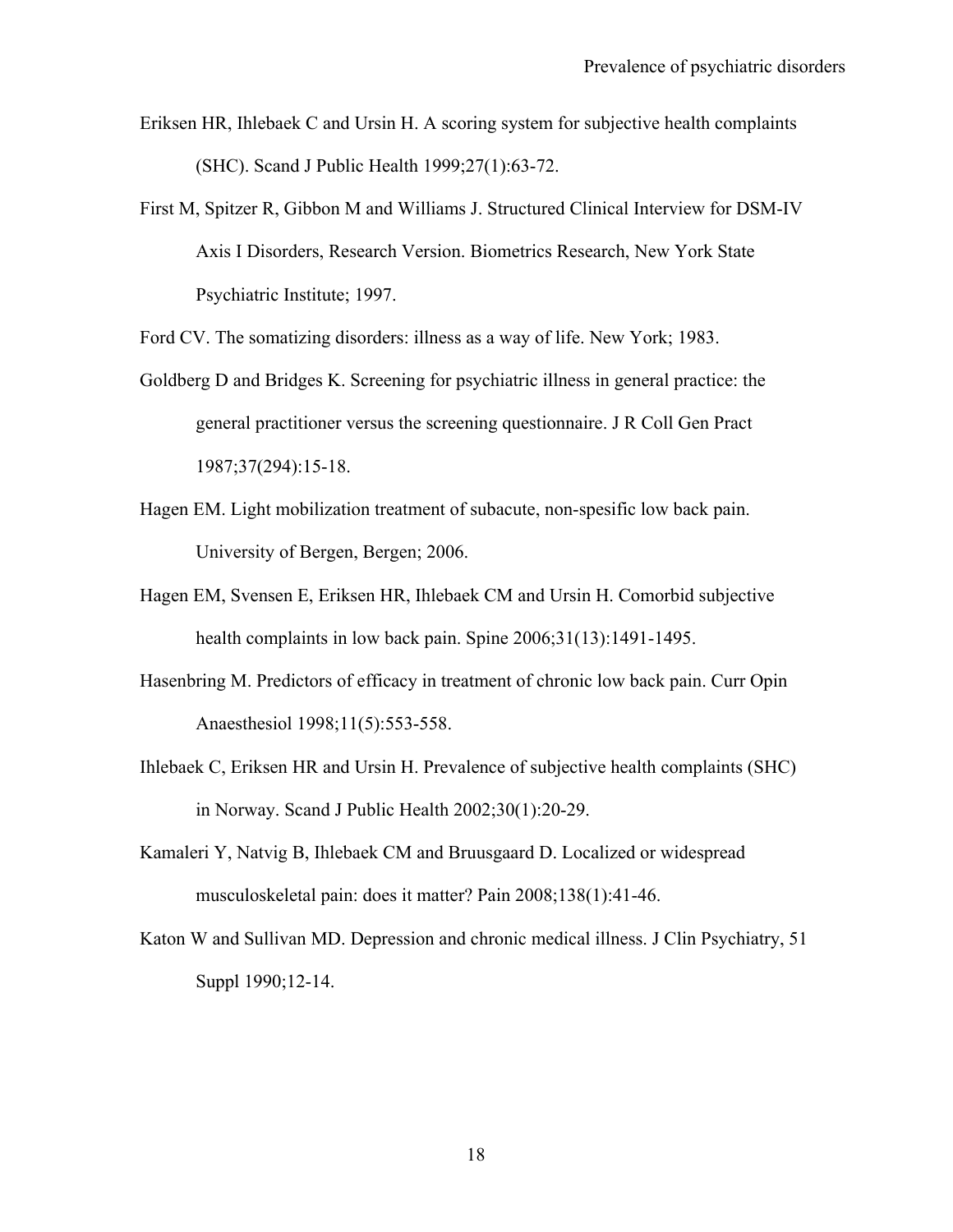- Keller S, Bann CM, Dodd SL, Schein J, Mendoza TR and Cleeland CS. Validity of the brief pain inventory for use in documenting the outcomes of patients with noncancer pain. Clin J Pain 2004;20(5):309-318.
- Kinney RK, Gatchel RJ, Polatin P, Fogarty WT and Mayer TG. Prevalence of psychopathology in acute and chronic low back pain patients. Journal of occupational rehabilitation 1993;3(2).
- Kringlen E, Torgersen S and Cramer V. A Norwegian psychiatric epidemiological study. Am J Psychiatry 2001;158(7):1091-1098.
- Leiknes KA, Malt U, Malt EA and Leganger S. MINI Internasjonalt Neuropsykiatrisk Intervju, 5.0.0. Institutt for medisinske basalfag, Avdeling for atferdsfag, Universitetet i Oslo; 2005.
- Linton SJ. A review of psychological risk factors in back and neck pain. Spine (Phila Pa 1976) 2000;25(9):1148-1156.
- Magni G and Merskey H. A simple examination of the relationships between pain, organic lesions and psychiatric illness. Pain 1987;29(3):295-300.
- Manchikanti L, Pampati V, Beyer C, Damron K and Barnhill RC. Evaluation of psychological status in chronic low back pain: comparison with general population. Pain Physician 2002;5(2):149-155.
- Mayr M, Hogler S, Ghedina W and Berek K. Low back pain and psychiatric disorders. Lancet 2003;361(9356):531.
- McCracken LM and Turk DC. Behavioral and cognitive-behavioral treatment for chronic pain: outcome, predictors of outcome, and treatment process. Spine 2002;27(22):2564-2573.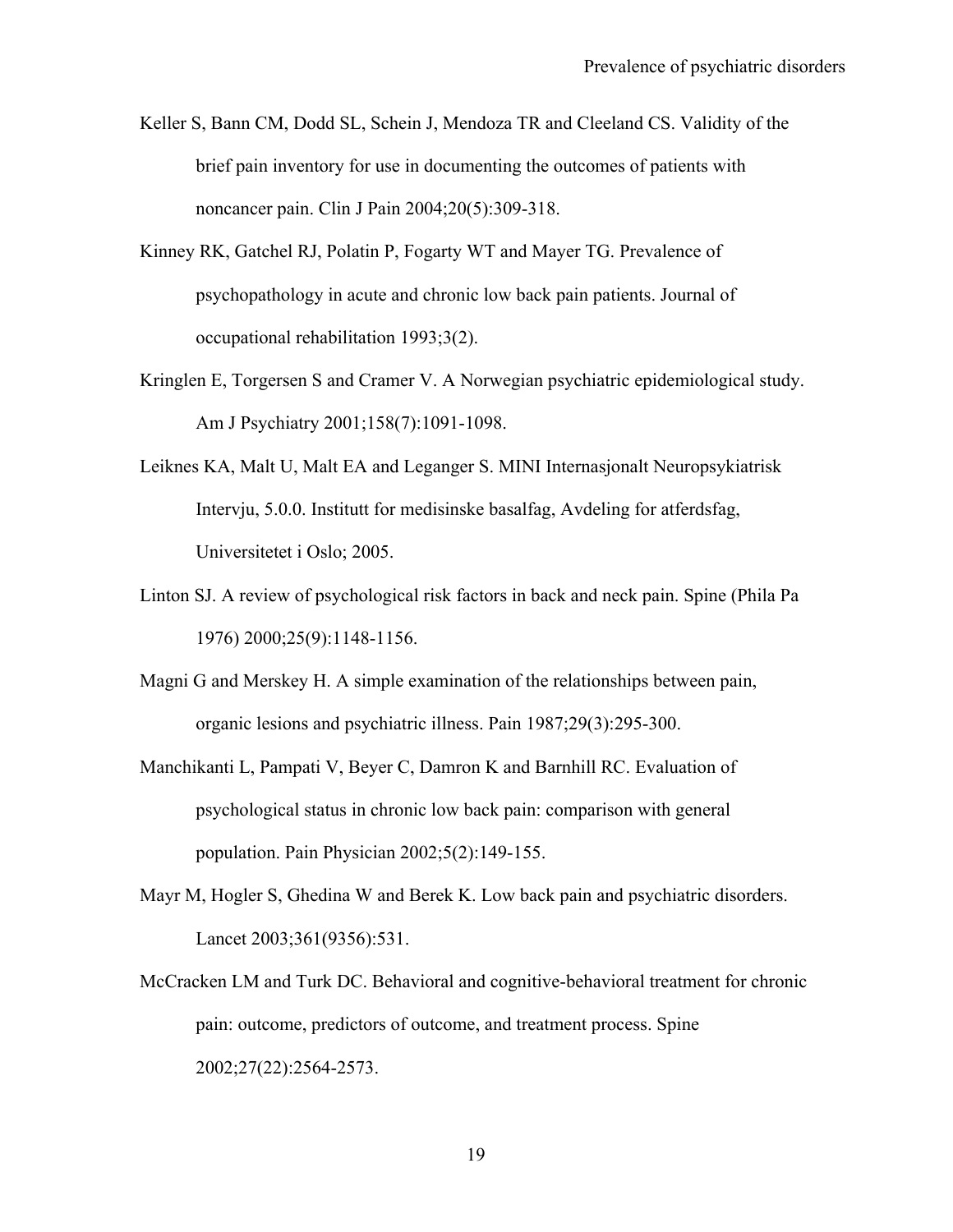- Merskey H, Lau CL, Russell ES, Brooke RI, James M, Lappano S, Neilsen J, Tilsworth RH. Screening for psychiatric morbidity. The pattern of psychological illness and premorbid characteristics in four chronic pain populations. Pain 1987;30(2):141- 157.
- Mok LC and Lee IF. Anxiety, depression and pain intensity in patients with low back pain who are admitted to acute care hospitals. J Clin Nurs 2008;17(11):1471- 1480.
- Mykletun A, Overland S, Dahl AA, Krokstad S, Bjerkeset O, Glozier N, Aaro LE and Prince M. A population-based cohort study of the effect of common mental disorders on disability pension awards. Am J Psychiatry 2006;163(8);1412-1418.
- Overland S, Glozier N, Krokstad S and Mykletun A. Undertreatment before the award of a disability pension for mental illness: the HUNT Study. Psychiatr Serv 2007;58(11):1479-1482.
- Paykel ES and Freeling P. Treatment of depression in primary care. BMJ 1992;304(6838):1380-1381.
- Polatin PB, Kinney RK, Gatchel RJ, Lillo E and Mayer TG. Psychiatric illness and chronic low-back pain. The mind and the spine--which goes first? Spine (Phila Pa 1976) 1993;18(1):66-71.
- Regier DA, Boyd JH, Burke JD, Rae DS, Myers JK, Kramer M, Robins LN, George LK, Karno M, Locke BZ. One-month prevalence of mental disorders in the United States. Based on five Epidemiologic Catchment Area sites. Arch Gen Psychiatry 1988;45(11):977-986.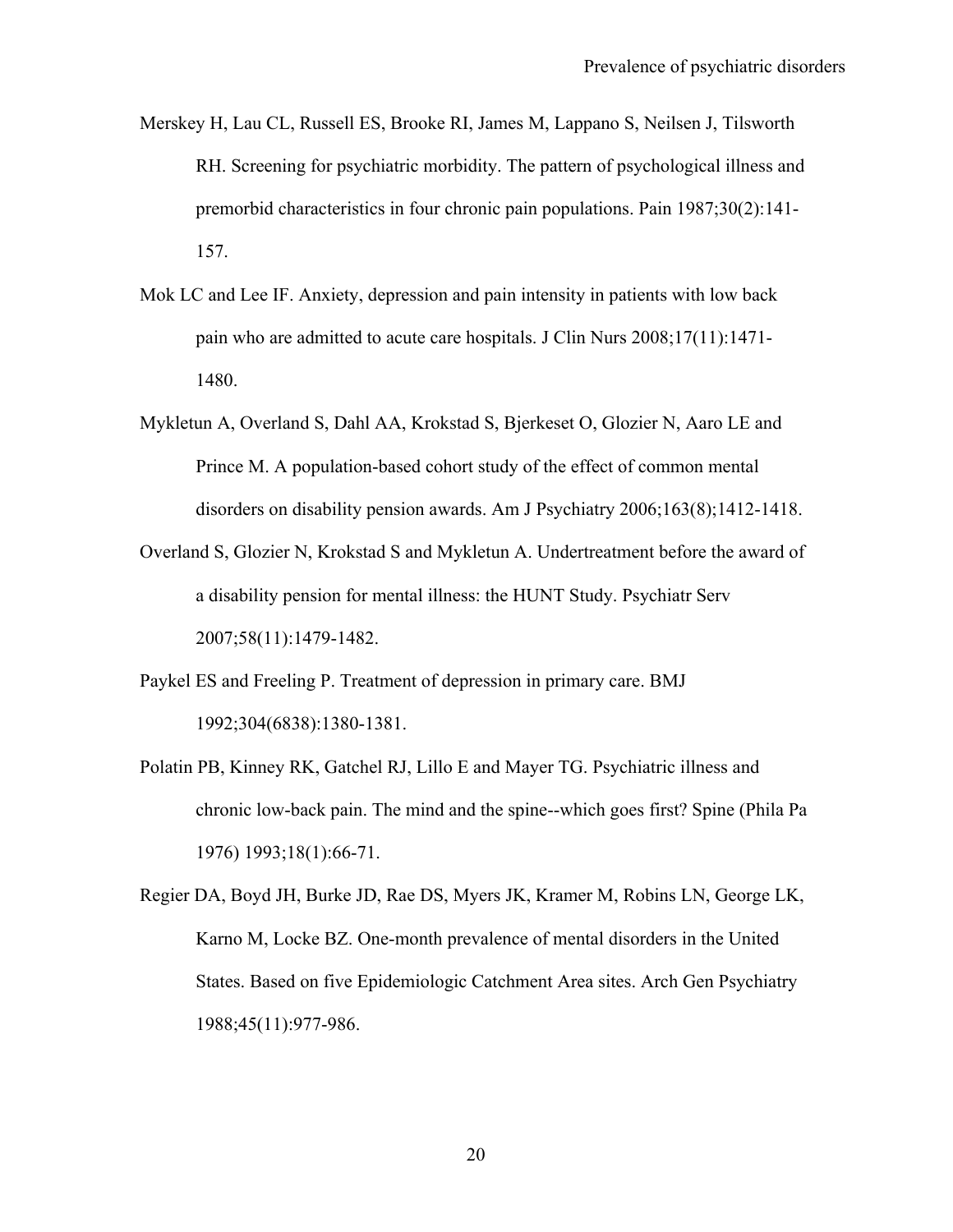- Reich J, Tupin JP and Abramowitz SI. Psychiatric diagnosis of chronic pain patients. Am J Psychiatry 1983;140(11):1495-1498.
- Sheehan DV, Lecrubier Y, Sheehan KH, Amorim P, Janavs J, Weiller E, Hergueta T, Baker R and Dunbar GC. The Mini-International Neuropsychiatric Interview (M.I.N.I.): the development and validation of a structured diagnostic psychiatric interview for DSM-IV and ICD-10. J Clin Psychiatry 1998;59 Suppl 20, 22- 33;quiz 34-57.
- Ursin H and Eriksen HR. The cognitive activation theory of stress. Psychoneuroendocrinology 2004;29(5):567-592.
- Von Korff M, Crane P, Lane M, Miglioretti DL, Simon G, Saunders K, Miglioretti DL, Lin EH, Berry S, Moore JE and Turner JA. Chronic spinal pain and physicalmental comorbidity in the United States: results from the national comorbidity survey replication. Pain 2005;113(3):331-339.
- Waddell C. The back pain revolution (Second edition ed.). Edinborough: Curchill Livingstone; 2004a.

WHO. International Classification of Primary Care (Second edition ed.); 2003.

- Wittchen, H. U., & Jacobi, F. (2005). Size and burden of mental disorders in Europe--a critical review and appraisal of 27 studies. Eur Neuropsychopharmacol, 15(4), 357-376.
- World Health Organization. The ICD-10 classification of mental and behavioural disorders : diagnostic criteria for research. Geneva: World Health Organization; 1993.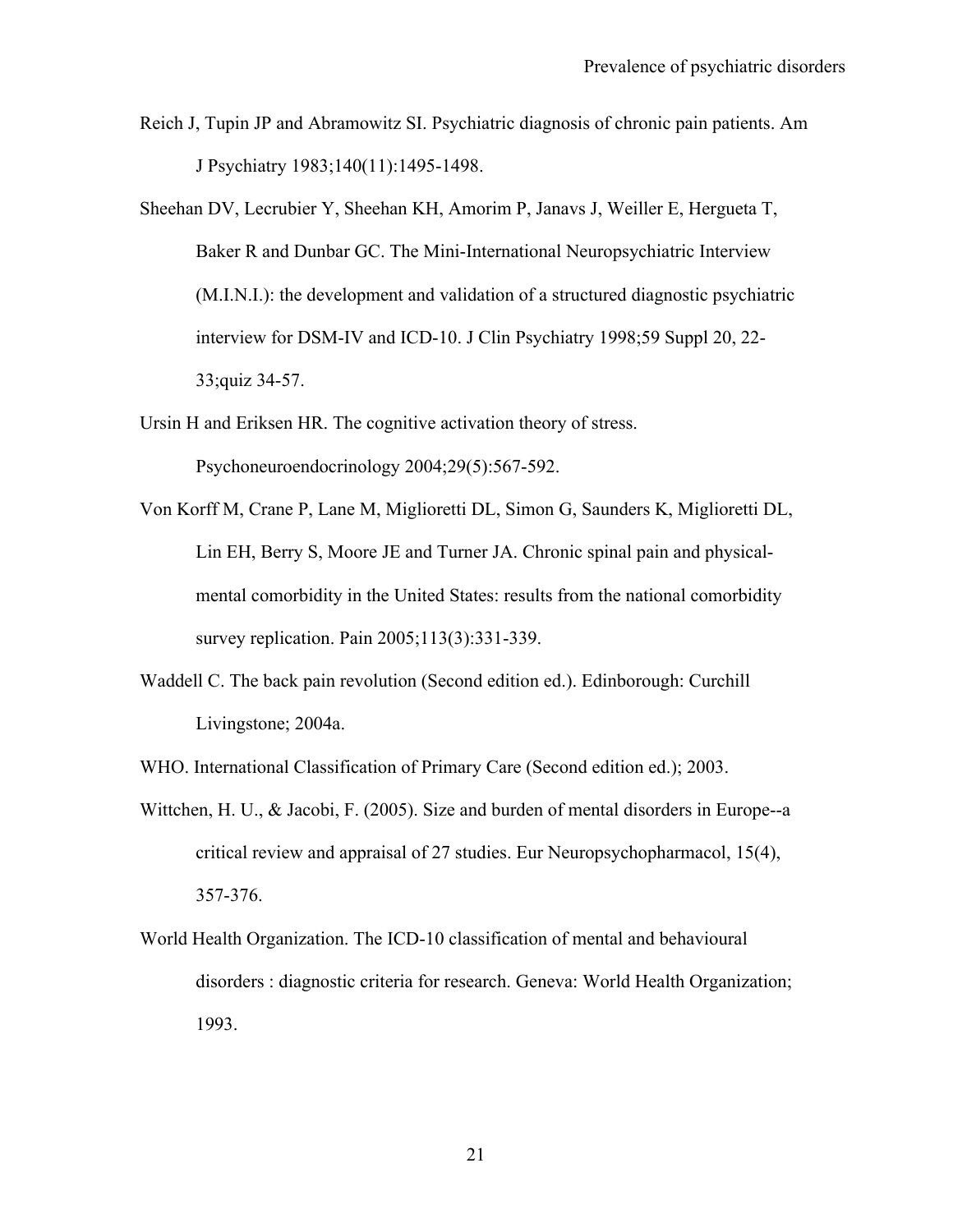Zigmond AS and Snaith RP. The hospital anxiety and depression scale. Acta Psychiatr

Scand 1983;67(6):361-370.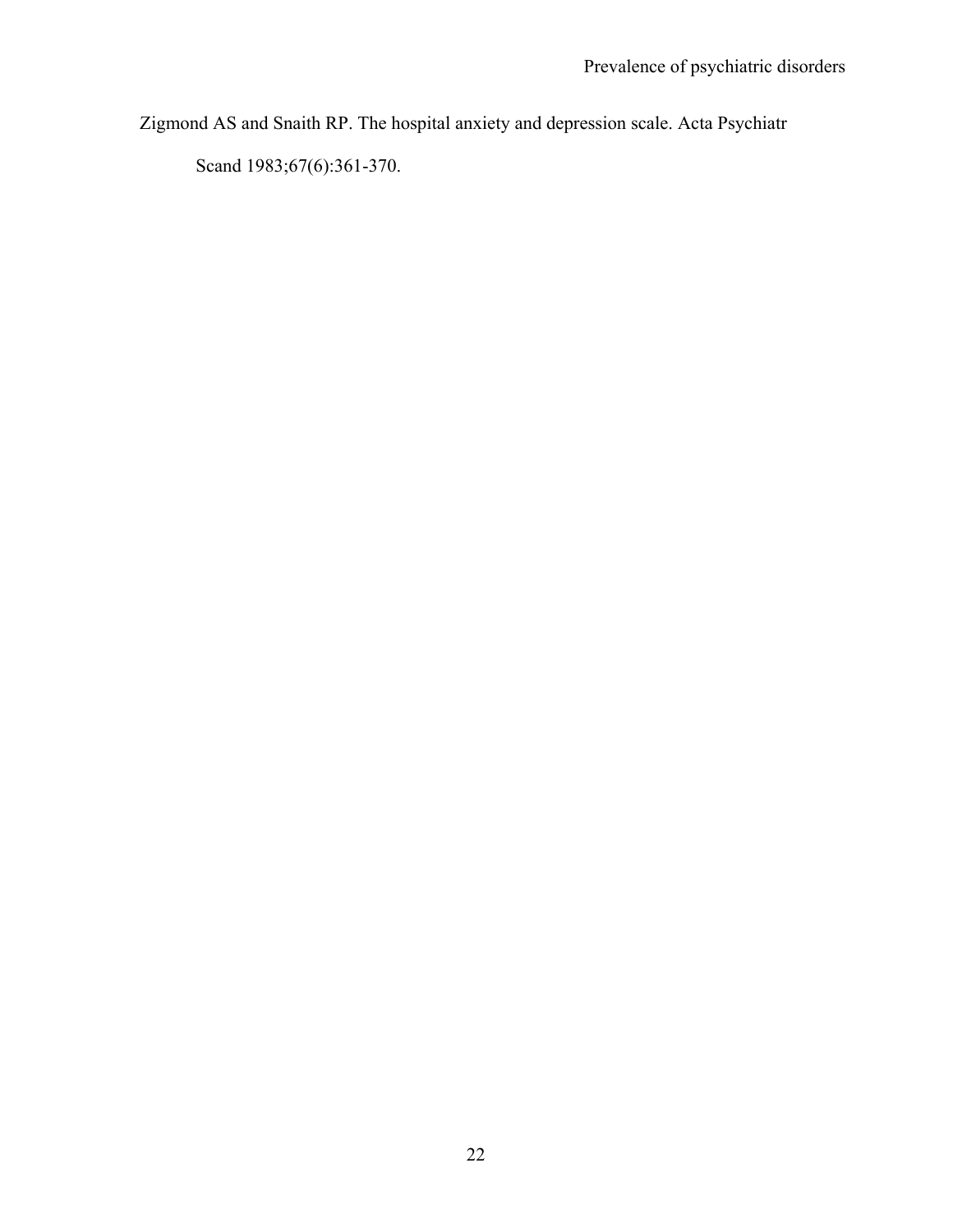## **TABLES**

| Table 1. Baseline and clinical characteristics $(n=565)$ |
|----------------------------------------------------------|
|----------------------------------------------------------|

| <b>Continuous variables</b>             | <b>Mean</b> | <b>SD</b> | <b>Median</b> |
|-----------------------------------------|-------------|-----------|---------------|
| Age                                     | 45 years    | 9.8       | 45            |
| Duration of back pain                   | 11 years    | 10.6      | 7.5           |
| Back pain intensity (1-10)              | 6.5         | 1.9       | 7.0           |
| Pain during activity (1-10)             | 5.9         | 2.2       | 6.0           |
| Pain while resting (1-10)               | 4.0         | 2.2       | 4.0           |
| Subjective health complaints, number of | 10.0        | 4.9       | 10.0          |
| complaints                              |             |           |               |
|                                         |             |           |               |
| <b>Categorical variables</b>            | n           | $\%$      |               |
| Gender                                  |             |           |               |
| Men                                     | 273         | 49.5      |               |
| Women                                   | 279         | 50.5      |               |
| Civil status                            |             |           |               |
| Married/cohabitant                      | 396         | 71.7      |               |
| Single/widow/divorced                   | 156         | 28.2      |               |
| Education                               |             |           |               |
| Primary school 1-12 years               | 344         | 62.5      |               |
| University/college                      | 164         | 29.8      |               |
| Other                                   | 42          | 7.6       |               |
| <b>HAD</b>                              |             |           |               |
| Depression (score >8)                   | 95          | 17.5      |               |
| Anxiety (score >8)                      | 115         | 21.0      |               |
| Is pain currently your main problem?    |             |           |               |
| Yes                                     | 375         | 67.6      |               |
| <b>No</b>                               | 177         | 31.9      |               |
| Subjective health complaints            |             |           |               |
| Musculoskeletal complaints              | 528         | 99.2      |               |
| Pseudoneurological complaints           | 477         | 89.7      |               |
| Gastrointestinal complaints             | 360         | 67.5      |               |
| Allergy                                 | 243         | 45.6      |               |
| Flu                                     | 228         | 42.9      |               |

**Table 2.** Summary of the main diagnostic categories from the MINI diagnostic interview (n=565) <u> 1980 - Johann Barn, mars ann an t-Amhain Aonaich an t-Aonaich an t-Aonaich ann an t-Aonaich ann an t-Aonaich</u>

| <b>Main diagnostic categories</b>             | n  | ℅    | (95% CI)        |
|-----------------------------------------------|----|------|-----------------|
| Any somatoform disorders, current             | 97 | 17.9 | $(14.6 - 21.1)$ |
| Any depressive disorders, current             | 20 | 3.6  | $(2.1 - 5.2)$   |
| Any depressive disorders, past                | 54 | 9.8  | $(7.3 - 12.2)$  |
| Any anxiety disorders, current                | 69 | 12.4 | $(9.7 - 15.2)$  |
| Any anxiety disorders, past                   | 42 | 7.6  | $(5.4 - 9.9)$   |
| Any substance disorder (lifetime and current) | 21 | 3.8  | $(2.2 - 5.4)$   |
|                                               |    |      |                 |